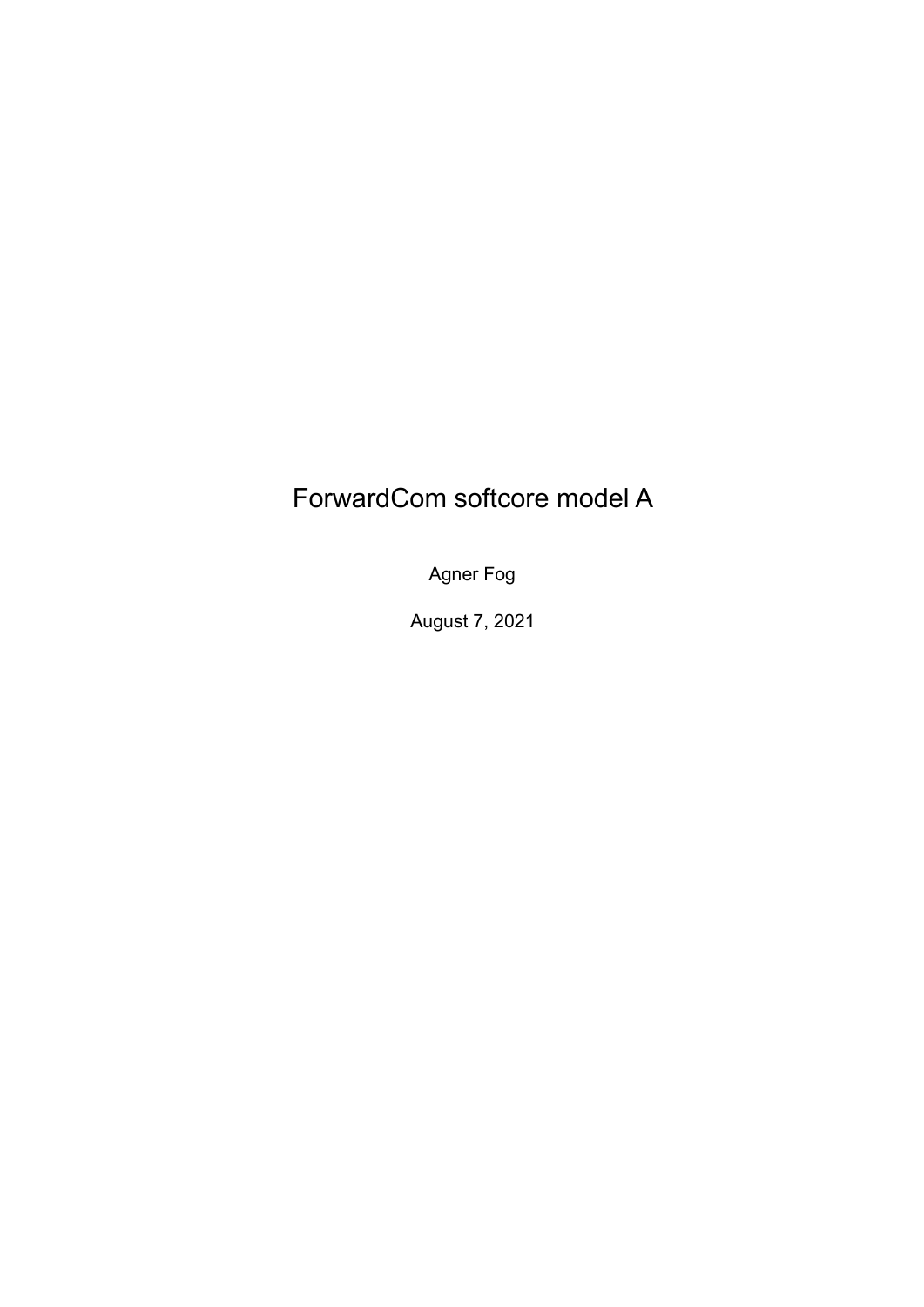# **Contents**

| 1            | Introduction                                                                                                                                                                                                                                                                                                                                                                                                                                                                                                                                                                                                                                                                                                                                                                                                                                       | 3<br>3<br>4                |
|--------------|----------------------------------------------------------------------------------------------------------------------------------------------------------------------------------------------------------------------------------------------------------------------------------------------------------------------------------------------------------------------------------------------------------------------------------------------------------------------------------------------------------------------------------------------------------------------------------------------------------------------------------------------------------------------------------------------------------------------------------------------------------------------------------------------------------------------------------------------------|----------------------------|
| $\mathbf{2}$ | <b>Getting started</b>                                                                                                                                                                                                                                                                                                                                                                                                                                                                                                                                                                                                                                                                                                                                                                                                                             | 5                          |
| 3            | <b>Examples and test programs</b>                                                                                                                                                                                                                                                                                                                                                                                                                                                                                                                                                                                                                                                                                                                                                                                                                  | 7                          |
| 4            | <b>User interface</b>                                                                                                                                                                                                                                                                                                                                                                                                                                                                                                                                                                                                                                                                                                                                                                                                                              | 8                          |
| 5            | Serial input and output                                                                                                                                                                                                                                                                                                                                                                                                                                                                                                                                                                                                                                                                                                                                                                                                                            | 9                          |
| 6            | <b>Control registers and performance counters</b>                                                                                                                                                                                                                                                                                                                                                                                                                                                                                                                                                                                                                                                                                                                                                                                                  | 10                         |
| 7            | <b>Debugger</b>                                                                                                                                                                                                                                                                                                                                                                                                                                                                                                                                                                                                                                                                                                                                                                                                                                    | 11<br>11<br>12             |
| 8            | <b>Add-on boards</b><br>Adding external LCD display enterpresent resources in the set of the set of the set of the set of the set of t                                                                                                                                                                                                                                                                                                                                                                                                                                                                                                                                                                                                                                                                                                             | 13<br>13<br>15             |
| 9            | <b>Test suite</b>                                                                                                                                                                                                                                                                                                                                                                                                                                                                                                                                                                                                                                                                                                                                                                                                                                  | 18                         |
|              | 10 Function library libc_light.li                                                                                                                                                                                                                                                                                                                                                                                                                                                                                                                                                                                                                                                                                                                                                                                                                  | 19                         |
|              | 11 Technical description<br>11.2 Hardware in/out connections enterprised by enterprised by enterprised by enterprised by the enterprised o<br>Register read stage entertainment and the contract of the contract of the contract of the contract of the contr<br>Address generation stage edges and such a contract of the contract of the contract of the contract of the contr<br>Data read stage enterpreteration and state of the contract of the contract of the contract of the contract of the contract of the contract of the contract of the contract of the contract of the contract of the contract of<br>Pipeline synchronization signals extended by example the set of the set of the set of the set of the set of the set of the set of the set of the set of the set of the set of the set of the set of the set of the set of the | 21<br>27<br>27<br>29<br>29 |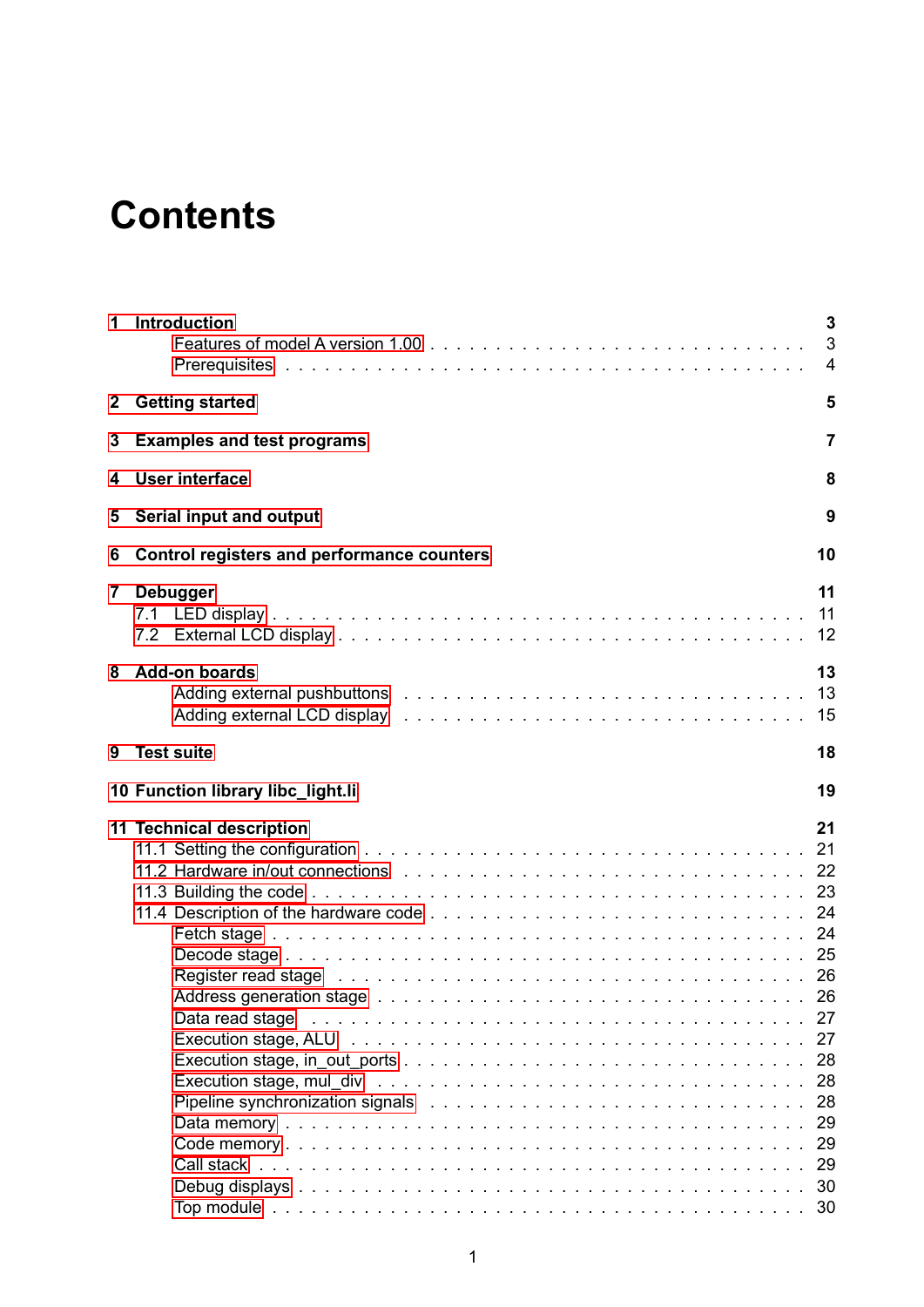|            | <b>12 Revision history</b> | 34 |
|------------|----------------------------|----|
| 13 License |                            | 35 |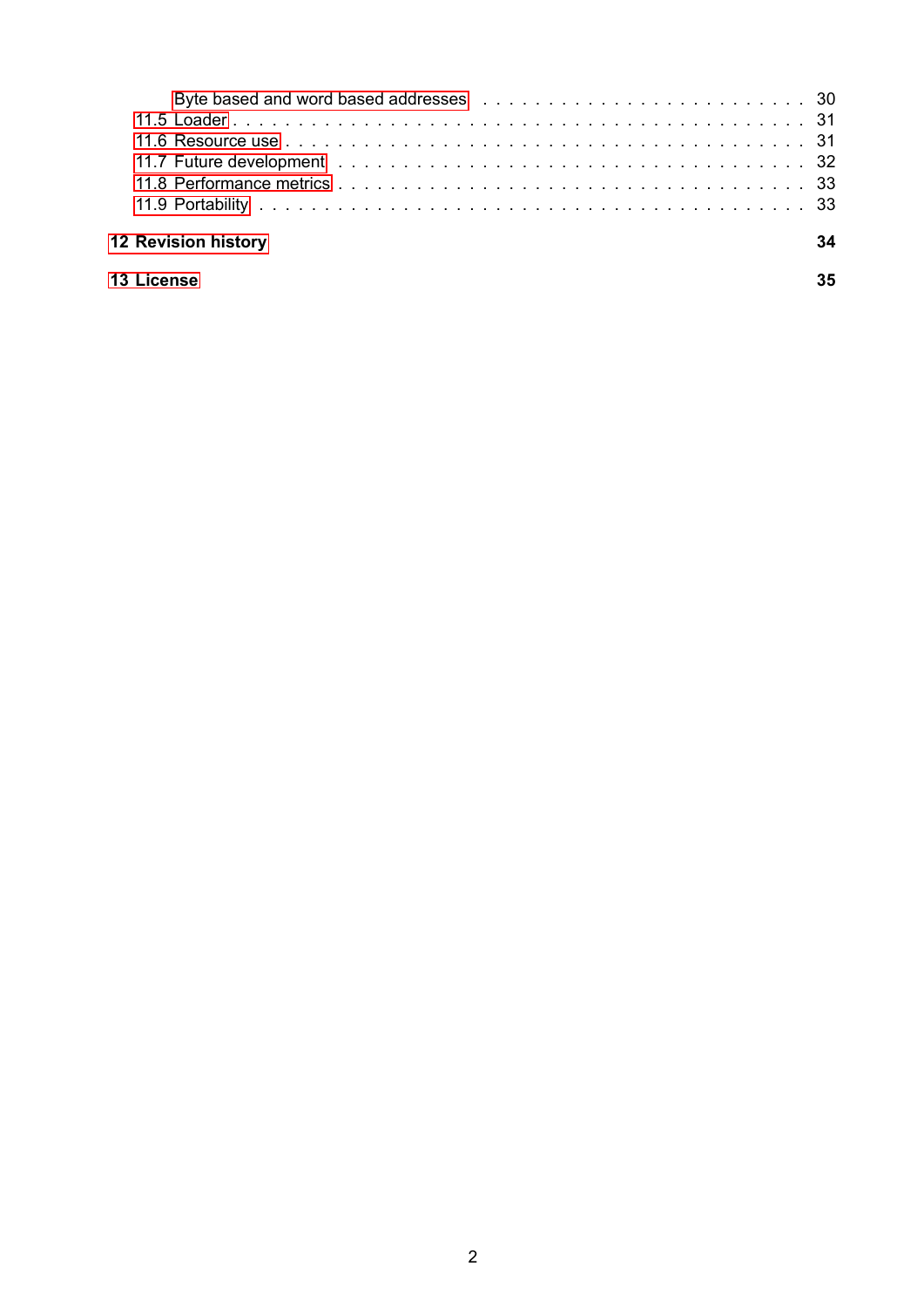# <span id="page-3-0"></span>**Introduction**

ForwardCom is a new instruction set architecture with corresponding hardware and software standards. An introduction to ForwardCom can be found at the website [www.forwardcom.info.](https://www.forwardcom.info) A full description and definition is found in the manual [ForwardCom: An open-standard instruction](https://github.com/ForwardCom/manual/raw/master/forwardcom.pdf) [set for high-performance microprocessors.](https://github.com/ForwardCom/manual/raw/master/forwardcom.pdf)

The present document describes the softcore model A version 1.00 for implementing a Forward-Com CPU in a Xilinx Artix-7 FPGA.

#### <span id="page-3-1"></span>**Features of model A version 1.00**

- Runs on Nexys A7-100T FPGA board
- Maximum clock frequency 50 70 MHz, depending on configuration
- 32-bit or 64-bit registers
- Can execute one instruction per clock cycle
- Data memory 32 kB. Code memory 64 kB. Call stack 1023 entries.
- Implements all integer instructions, except multiplication, division, push, pop
- Implements all instruction formats and all addressing modes defined by the ForwardCom standard version 1.11.
- No vector registers. No floating point instructions
- No system calls, no memory protection. Useful for embedded designs
- Memory reads and writes must be aligned
- RS232 serial interface for standard input and output
- On-chip loader (uses 2 kB code memory)
- On-chip debug interface
- On-chip event counter
- Code examples and test suite provided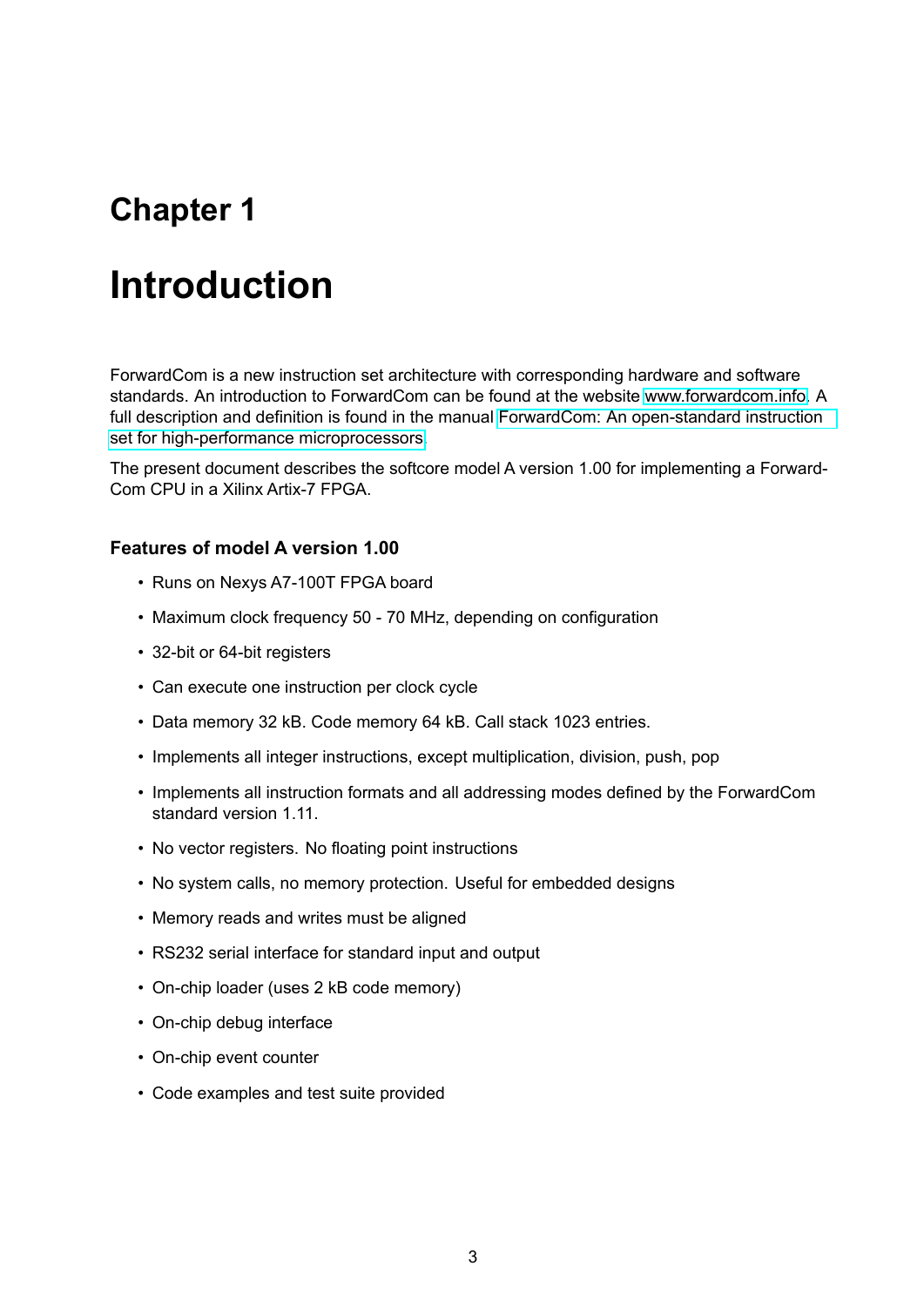### <span id="page-4-0"></span>**Prerequisites**

- FPGA board Digilent Nexys A7 100T or Nexys 4
- Xilinx Vivado tools version 2020.1
- ForwardCom softcore
- ForwardCom binary tools "forw" version 1.11 or later
- Serial terminal program, such as RealTerm or Tera Term
- Windows or Linux PC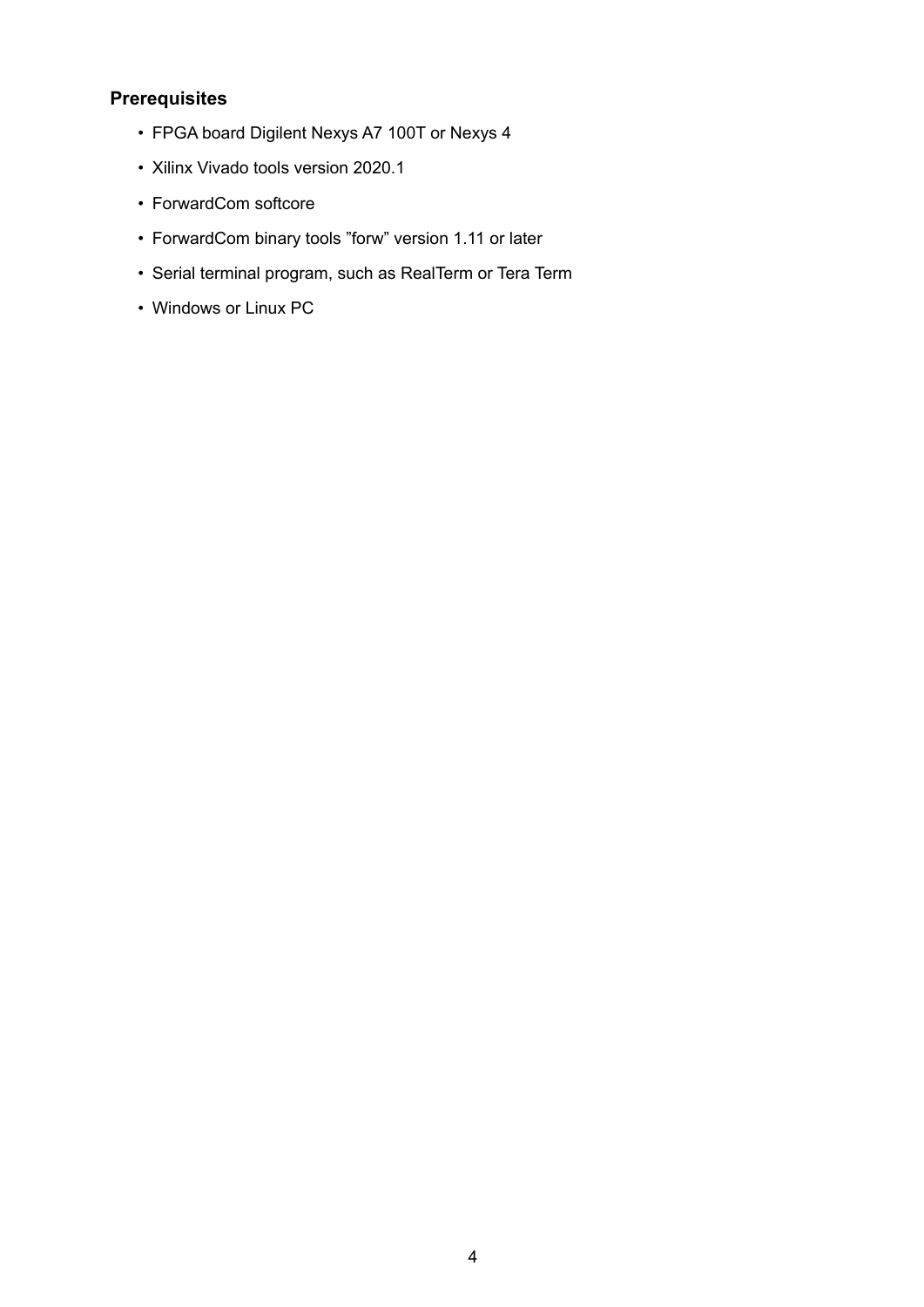# <span id="page-5-0"></span>**Getting started**

The softcore is available at [github.com/ForwardCom/softcoreA.](https://github.com/ForwardCom/softcoreA) Device-specific files for The Nexys A7-100T FPGA board are provided in [the subfolder deviceA7100T.](https://github.com/ForwardCom/softcoreA/tree/main/deviceA7100T)

- Install Vivado version 2020.1. If you are using a later version, make sure that it supports Artix 7 series FPGAs
- Get the softcore project zip file A1.xpr.zip and unpack it. Open the project file A1.xpr with Vivado.
- In Vivado, go to the Flow Navigator window and open Hardware Manager
- Connect the FPGA board to the PC with the USB cable that comes with the board. Turn on the FPGA board on the slide switch on top. You will see a moving pattern on the display. Install the FTDI driver on the PC if it does not install automatically.
- In Vivado Hardware Manager, click Open target -> Auto Connect. (If connection fails, restart the computer and use a different USB port).
- Click Program device, and select the file {my directory}/A1/A1.runs/impl\_1/top.bit You will see numbers on the display
- Now you can upload a program to the soft core CPU. Choose hello.ex as a start. Upload this file in binary mode to the virtual serial port that corresponds to the USB port. Use 57600 Baud, 8 data bits, 1 stop bit, no parity, no flow control. See below how to do this with a terminal program:
- If you are using RealTerm:

Open RealTerm. On the Display tab, choose Display as All Chars, newLine mode. On the Port tab, set Baud = 57600. In the Port field, find the port number that corresponds to the USB connection. In my case, it shows 4=VCP0, but it may have a different number on your computer. The number may change if you use a different USB port. Press the Open button twice to close the connection and open again. Look at the Status to the right and make sure it is not Closed.

Go to the Send tab. Set checkmarks in "+LF" in the first two lines. Set delays to 0. Under "Dump file to port", find the file you want to upload (hello.ex) and press Send. (If you want to upload again, press the "cpu reset" button on the FPGA board to activate the loader). Press the Up button on the FPGA board if the program asks you to press Run. The hello.ex program writes a welcoming text on the terminal.

• If you are using Tera Term:

On New Connection, click Serial. In the Port window, choose USB Serial Port. Click on the Setup menu -> Serial Port. Set speed = 57600, and click New Setting In the File menu -> Send file. Set Option = Binary. Open the file hello.ex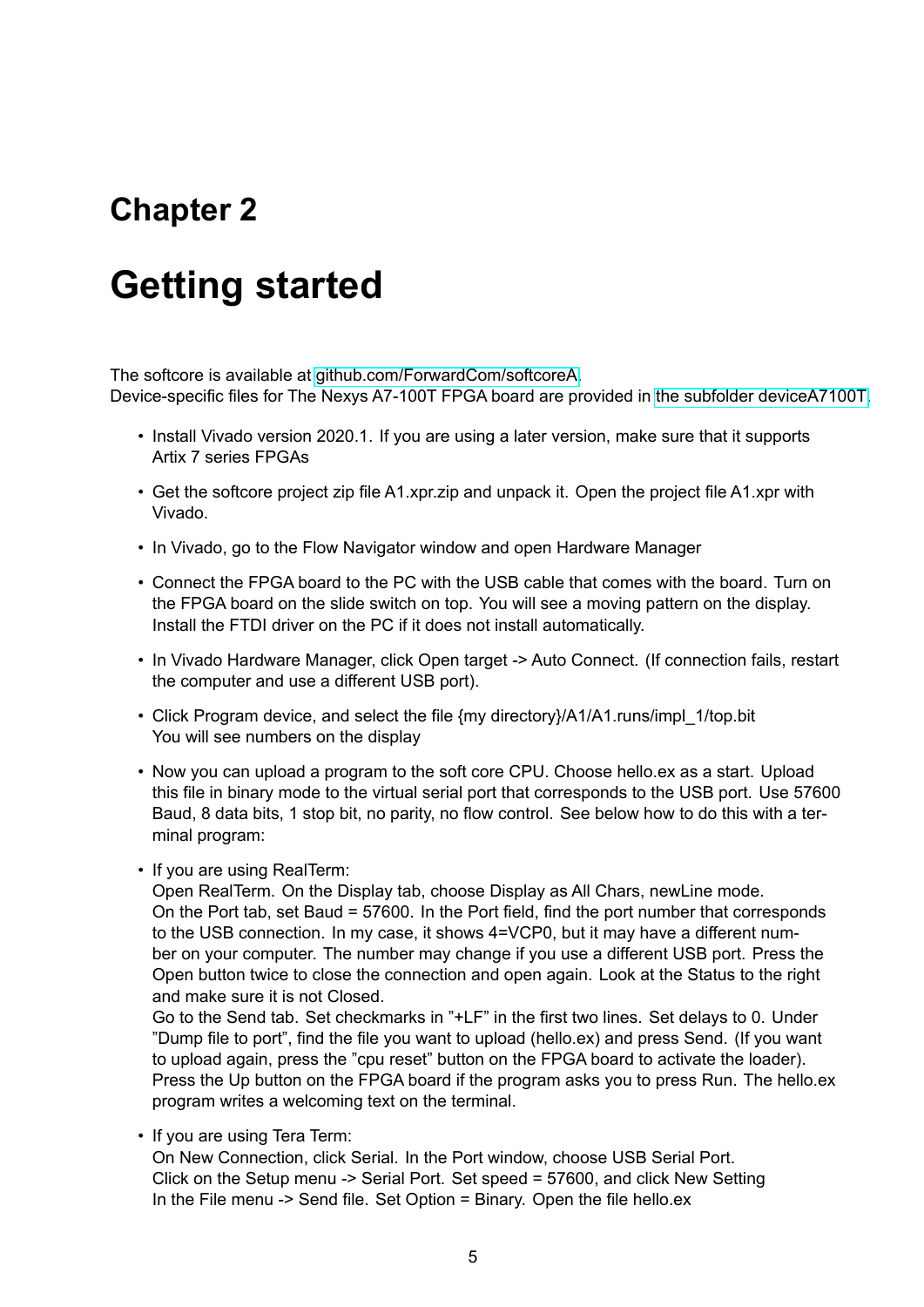Press the Up button on the FPGA board to start the program. You should see a Hello text on the terminal.

• If you are using Linux:

I have not tried this on Linux yet. You need a serial terminal program that can transfer files.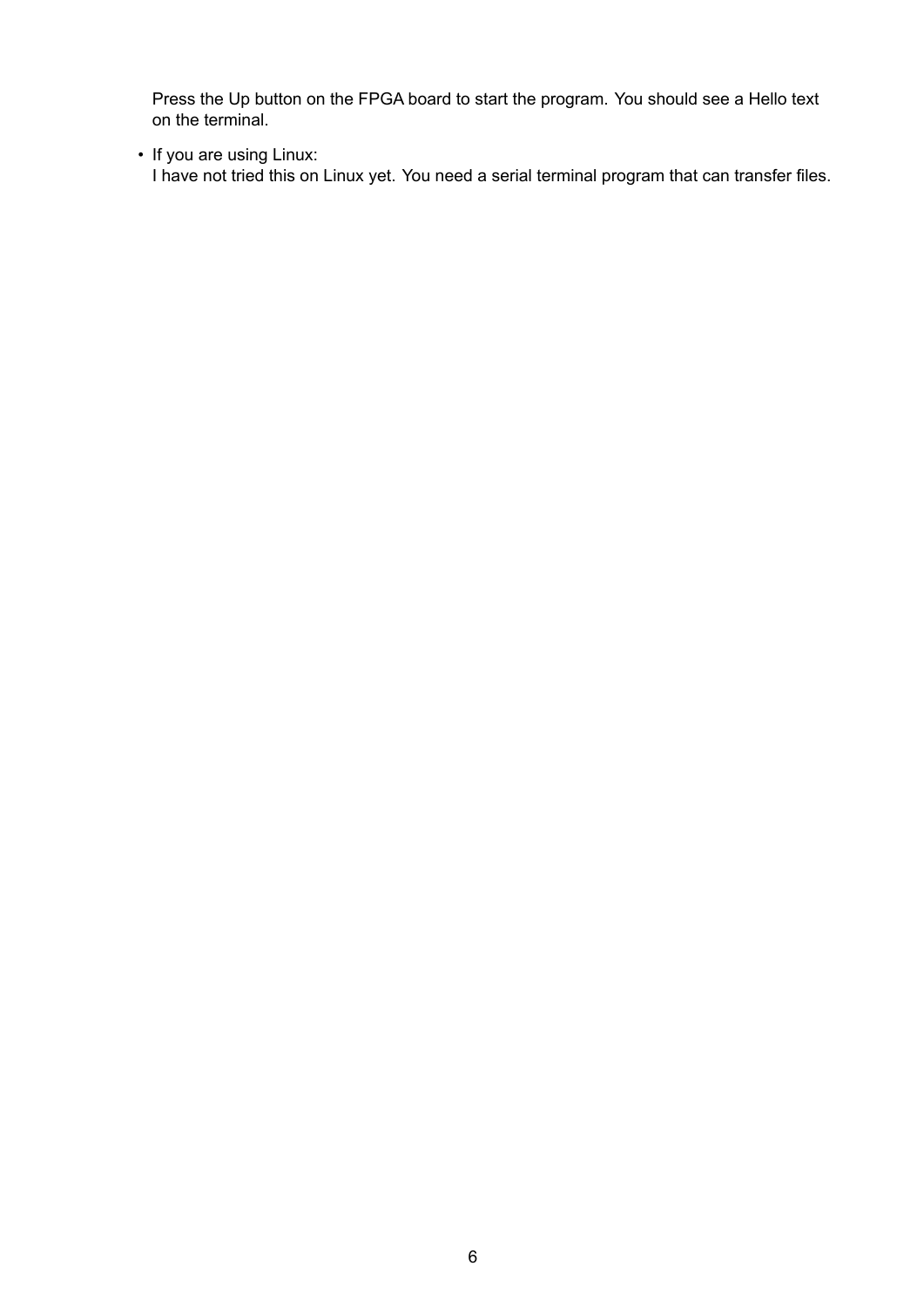# <span id="page-7-0"></span>**Examples and test programs**

Some code examples are available as assembly code at [github.com/ForwardCom/code-examples.](https://github.com/ForwardCom/code-examples)

The same examples compiled for the softcore are available as .ex files at [github.com/ForwardCom/softcoreA/tree/main/deviceA7100T.](https://github.com/ForwardCom/softcoreA/tree/main/deviceA7100T)

The following examples work on the softcore model A:

- hello.ex: Write a welcoming message on the serial terminal
- calculator.ex: Enter two integers a, and b. The program will calculate a+b, a-b, a\*b, a/b, and a modulo b.
- guess number.ex: A guessing game. The user has to guess a random number. The program tells if the number is bigger or smaller than your guess.

These examples are compiled from the assembly code and the libc light. I function library. Upload one of the .ex files as described above to run these examples on the softcore,

The same examples can run on the emulator when linked with libc. I instead of libc light. Ii.

#### **Test suite**

A test suite is provided for testing all instructions and formats. The source code for the test programs are available at:

[github.com/ForwardCom/test-suite](https://github.com/ForwardCom/test-suite)

The same test programs compiled for the softcore are available as .ex files at [github.com/ForwardCom/softcoreA/tree/main/deviceA7100T.](https://github.com/ForwardCom/softcoreA/tree/main/deviceA7100T)

The following test programs work on the softcore model A:

- tests arithmetics.ex: Test all integer arithmetic instructions
- tests\_bool\_bit.ex: Test all boolean and bit manipulation instructions
- tests branch.ex: Test all jump, call, and branch instructions
- test formats.ex: Test all instruction formats

The 32-bit version of the softcore obviously fails the tests on 64-bit operands.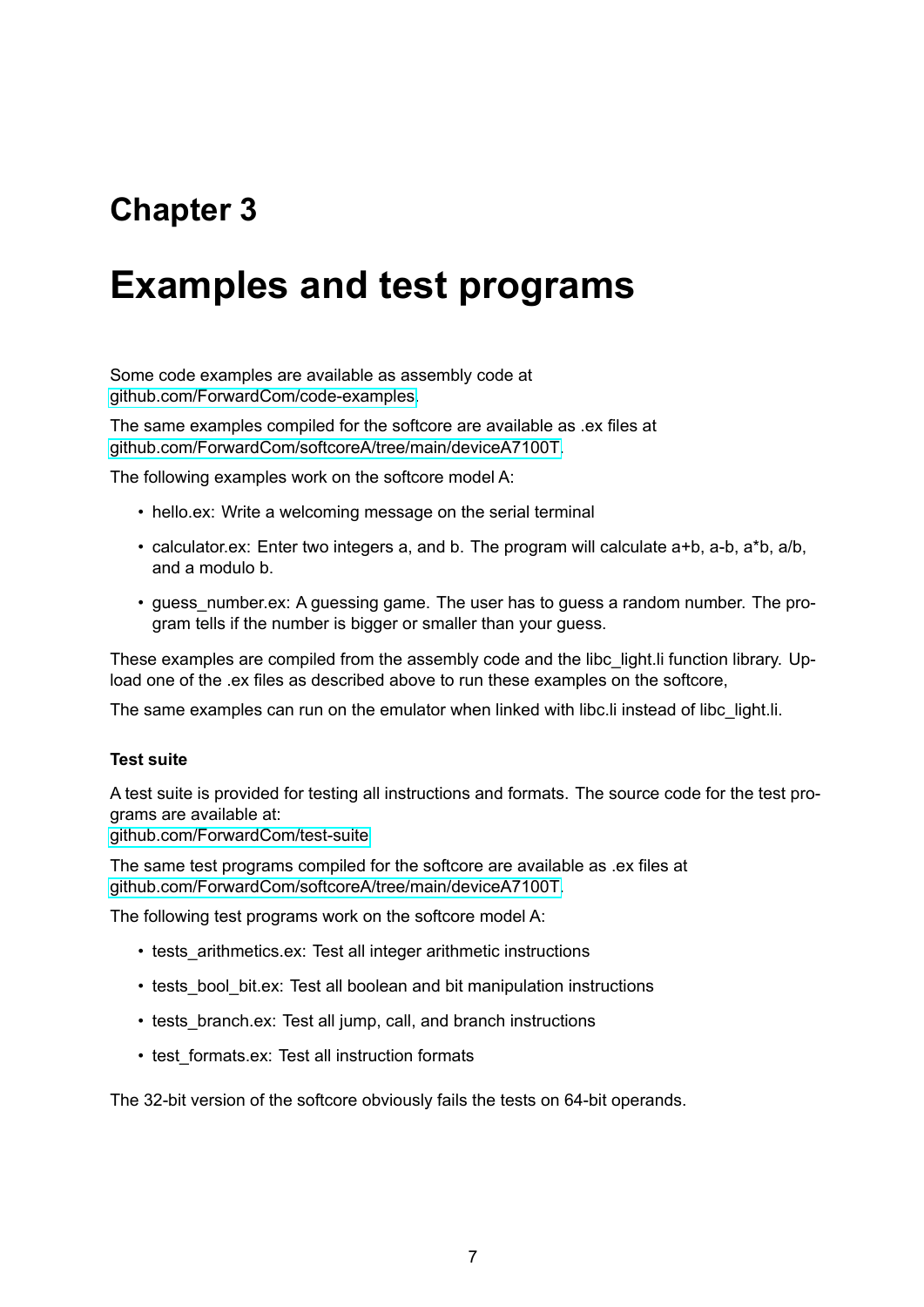# <span id="page-8-0"></span>**User interface**

The FPGA board is connected to a PC through a USB cable. Standard input and output are provided as an RS232 serial connection tunneled through the USB cable with an FTDI driver installed on the PC. A terminal program running on the PC may be used for user input and output. The transmission parameters are 57600 Baud, 8 data bits, 1 stop bit, no parity, no flow control, \LF as line feed. The Baud rate can be changed by modifying a configuration file (see page [21\)](#page-21-1) and rebuilding the hardware code.

The pushbuttons on the FPGA board are used as follows:

| <b>Operation</b> | Use pushbutton |
|------------------|----------------|
| Run              |                |
| Single step      |                |
| Restart          |                |
| Load program     | CPU reset      |

The Run button will make the program run if it has stopped at a breakpoint. Test programs and examples often start with a breakpoint so that they will run only when you press the Run button.

The Single step button allows you to execute CPU instructions one by one for debugging purposes. See chapter [7](#page-11-0)

The Restart button makes the program restart from the beginning. All registers are reset, but static data are not reset.

The Load program button lets you load a new program. Press the Load program button and send a new .ex file from the terminal program, as explained on page [5.](#page-5-0)

The pushbuttons on the FPGA board are small and impractical. You may add external pushbuttons as described on page [13.](#page-13-1)

Runtime errors are indicated by a flashing LED. The type of error is shown on the LED displays with the following codes:

| Error code $ $ | <b>Error when loading</b> | <b>Error when running</b>       |
|----------------|---------------------------|---------------------------------|
| E <sub>1</sub> | Error in .ex file         | Unknown instruction             |
| E2             | Code size too big         | Wrong operands for instruction  |
| E <sub>3</sub> | Data size too big         | Array index overflow            |
| E4             |                           | Memory read violation           |
| E <sub>5</sub> |                           | Memory write violation          |
| E <sub>6</sub> |                           | Misaligned memory read or write |

The error code is followed by the code address where the error was detected, as a hexadecimal number.

The LED display shows debugging information when there is no error (no flashing LED). See chapter [7](#page-11-0)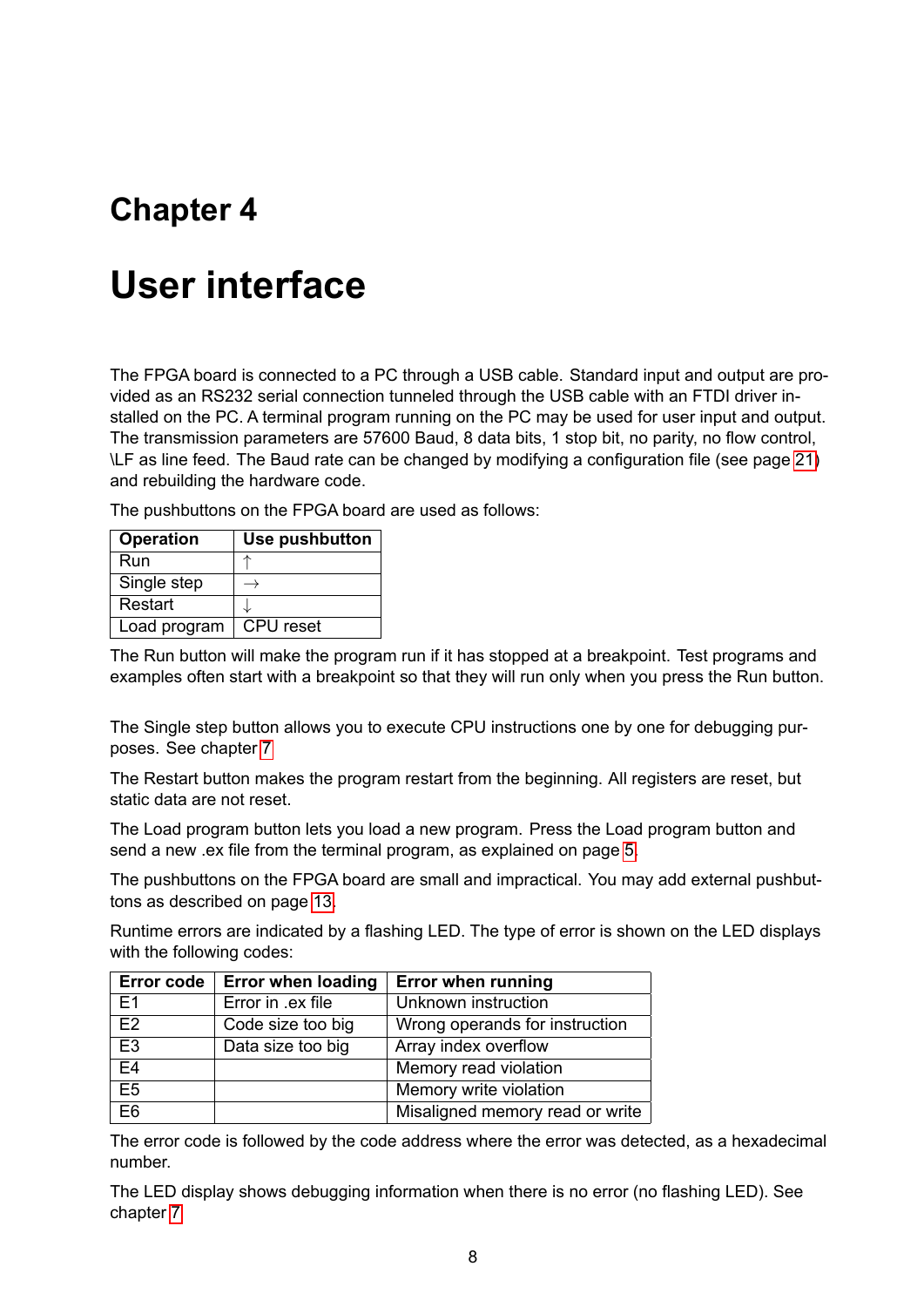# <span id="page-9-0"></span>**Serial input and output**

The following port numbers are provided for serial input and output.

| Port number    | <b>Function</b>       | <b>Bits</b>                                                                |
|----------------|-----------------------|----------------------------------------------------------------------------|
| Input port 8   | serial input          | bit 0-7: received byte                                                     |
|                | <b>RS232</b>          | bit 8: (Data valid. Unreliable)                                            |
|                |                       | bit 9: At least one more input byte is ready                               |
|                |                       | bit 12: Input buffer overflow error                                        |
|                |                       | bit 13: Frame error in start bit or stop bit                               |
| Input port 9   | serial input status   | bit 0-15: Number of bytes in input buffer                                  |
|                |                       | bit 16: Input buffer overflow error                                        |
|                |                       | bit 17: Frame error in start bit or stop bit                               |
| Output port 9  | serial input control  | bit 0: Clear buffer. Delete all data in input buffer and clear error statu |
|                |                       | bit 1: Clear error status but keep data                                    |
| Output port 10 | serial output         | bit 0-7: byte to send                                                      |
|                | <b>RS232</b>          | other bits are reserved                                                    |
| Input port 11  | serial output status  | bit 0-15: Number of bytes in output buffer                                 |
|                |                       | bit 16: Output buffer overflow error                                       |
|                |                       | bit 18: Ready. Output buffer is not full                                   |
| Output port 11 | serial output control | bit 0: Clear buffer. Delete all data in output buffer and clear error stat |
|                |                       | bit 1: Clear error status but keep data                                    |
|                |                       |                                                                            |

The size of the input buffer is 1kB. The size of the output buffer is 2kB. The Baud rate and buffer sizes can be changed in a configuration file (see page [21\)](#page-21-1).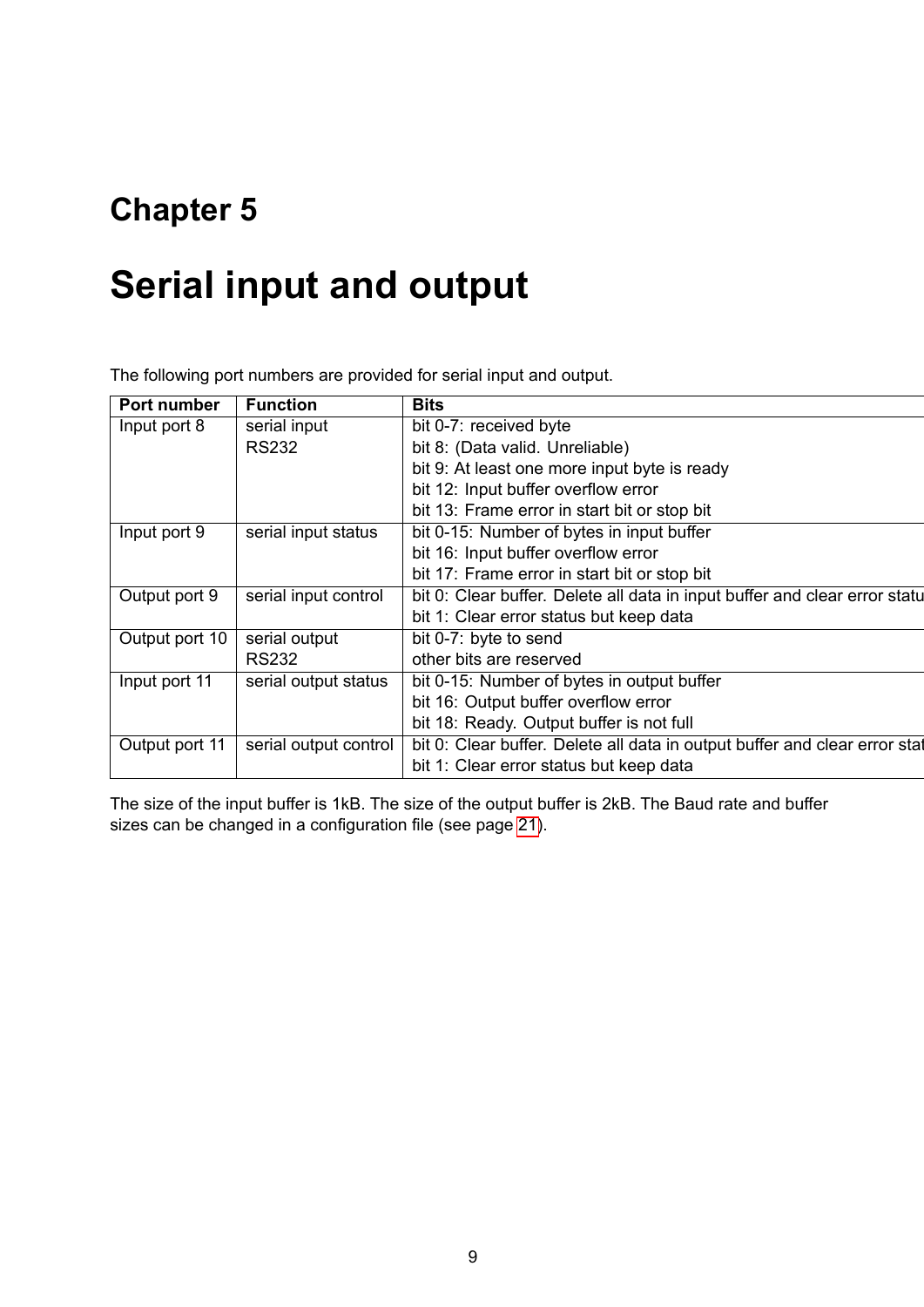# <span id="page-10-0"></span>**Control registers and performance counters**

The following capabilities registers are supported:

| <b>Register</b>                                      | <b>Read/Write</b>                    | <b>Functionality</b>                                         |  |  |
|------------------------------------------------------|--------------------------------------|--------------------------------------------------------------|--|--|
| capab <sub>0</sub>                                   | R                                    | Microprocessor model = "A"                                   |  |  |
| capab1                                               | R                                    | Microprocessor version = $0x10000$                           |  |  |
| capab2                                               | <b>RW</b>                            | Disable error traps                                          |  |  |
| capab4                                               | Code memory/cache size in bytes<br>R |                                                              |  |  |
| Data memory/cache size in bytes<br>capab5<br>R       |                                      |                                                              |  |  |
| Support for operand sizes<br>capab <sub>8</sub><br>R |                                      |                                                              |  |  |
| capab9                                               | R                                    | Support for operand sizes in vectors                         |  |  |
| capab12                                              | R                                    | Maximum vector length in bytes                               |  |  |
| capab13                                              | R                                    | Maximum vector length for permute instructions               |  |  |
| capab14                                              | R                                    | Maximum block size for permute instructions                  |  |  |
| capab15                                              | R                                    | Maximum vector length for compress sparse and expand sparse. |  |  |

The following performance counters are supported:

| <b>Register</b>   | <b>Functionality</b>                   |
|-------------------|----------------------------------------|
| perf1             | CPU clock cycles                       |
| perf <sub>2</sub> | Number of instructions executed        |
| perf <sub>3</sub> | Number of vector instructions executed |
| perf4             | Vector registers in use                |
| perf <sub>5</sub> | Jumps, calls, and return instructions  |
| perf8             | <b>Runtime errors</b>                  |

The performance counter registers are read-only, but it is possible to reset these registers to zero.

Details of these registers are provided in the ForwardCom manual.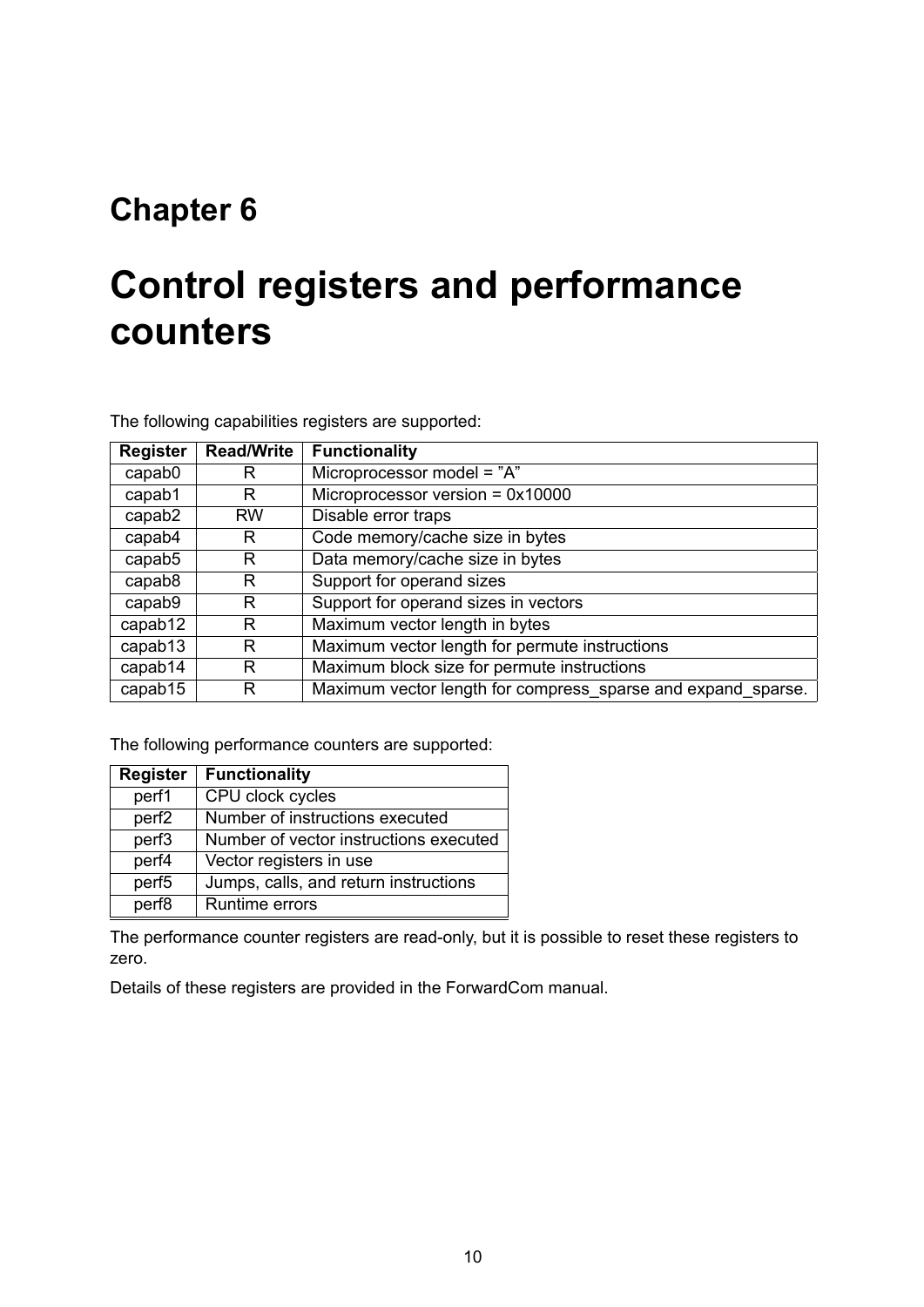# <span id="page-11-0"></span>**Debugger**

The softcore has two debugging interfaces: A LED display for showing internal signals in the CPU, and an external LCD display for showing the contents of each pipeline stage as well as the result of each instruction.

Both displays are useful when single-stepping through the code. Set a breakpoint instruction in the assembly code at the point where you want to begin single-stepping. Use the single-step button ( $\rightarrow$ ) to execute instructions one by one. Use the run button ( $\uparrow$ ) to run to the next breakpoint or end of program. It is possible to use external buttons instead of the small pushbuttons on the FPGA board, as described in chapter [8.](#page-13-0)

### <span id="page-11-1"></span>**7.1 LED display**

The LED display on the FPGA board can show any internal signal in the CPU during singlestepping. The sixteen switches on the FPGA board are used for selecting which signal to view. All signals are shown as hexadecimal numbers on the LED display.

Switch number 7-4 are selecting which pipeline stage or unit to show, and switch 3-0 are selecting which signal from this stage or unit to show. For example, if you set switch 7-0 to 0101 1000, you can see the output value from the ALU.

All the possible signals to view are defined in the file debugger.vh. You may modify the file debugger.vh to show any signal that is not already defined and assigned to a switch combination.

All pipeline stages and units have registers (D-flip flops) at the output, showing the values after one clock pulse. If you want to see an internal signal that is not output through a register from the unit in question, then it is recommended to output this signal through a register before sending it to the debug display. This makes sure that signals are properly synchronized so that you do not see signals that belong to different clock periods at the same time on the display (which can be very confusing). See the output debug1 out in the file decoder.sv for an example of how to do this.

The LED display can also show register values. Set switch 8 high and set switch 0-5 to the register number as a binary value. The LED display will show the lower 28 bits of the register as a hexadecimal value on the lower seven LED display digits. The leftmost LED display digit will show 8 if the register value is not known but waiting for a value to be calculated by the ALU. The two rightmost digits show the tag of the instruction that will provide the value in this case.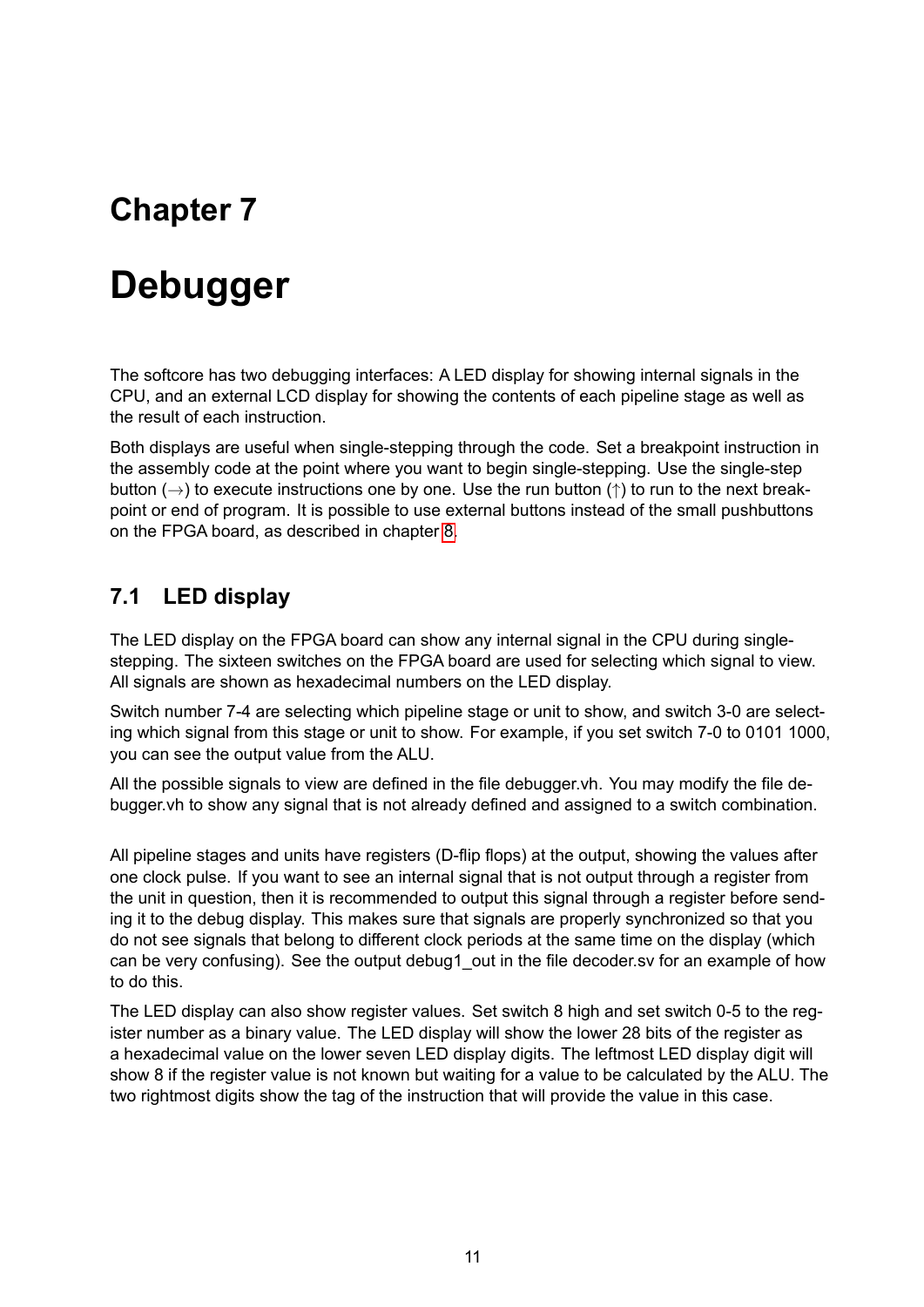### <span id="page-12-0"></span>**7.2 External LCD display**

It is possible to add an external LCD display to show results and how instructions propagate through the pipeline when single-stepping. Instructions for building the external LCD display are given in chapter [8.](#page-13-0)

The LCD display has eight lines (four on each LCD unit). The eight lines show the contents of the pipelines as follows:

| Line           | Symbol | <b>Showing</b>                       |  |  |
|----------------|--------|--------------------------------------|--|--|
| 1              |        | Fetch stage instruction              |  |  |
| $\mathcal{P}$  | n      | Decode stage instruction             |  |  |
| 3              | R      | Register read stage instruction      |  |  |
| 4              | А      | Address generation stage instruction |  |  |
| 5              | d      | Data read stage instruction          |  |  |
| 6              | x      | Execute (ALU) stage instruction      |  |  |
| $\overline{7}$ |        | <b>ALU</b> inputs                    |  |  |
| я              |        | <b>ALU</b> result                    |  |  |

Each pipeline stage is represented by a line showing the code address (lower 16 bits as hexadecimal), instruction format, operand type, and instruction name. See figure [8.2](#page-14-0) on page [14.](#page-14-0)

The operand type is coded with one letter as follows: b=int8, h=int16, w=int32, d=int64, q=int128, F=float32, D=float64, Q=float128.

Line 7, indicated as ":", shows three hexadecimal numbers representing the lower 16 bits of the values of up to three input operands of the current instruction. The first field shows the first operand of 3-operand instructions, or a fallback value for instructions with less than 3 operands. The second field shows the second operand of 3-operand instructions or the first operand of 2 operand instructions. The third field shows the last operand.

Line 8, indicated as "=", shows the result of the current instruction as a hexadecimal number (32) bits). "m1" indicates a mask bit of 1. "m0" indicates a mask bit of 0, giving a fallback value. The result of conditional and indirect jump instructions are indicated as "jump" or "no jump".

Direct unconditional jump, call, and return instructions are only visible on the first line because they are handled by the fetch unit only.

Pipeline bubbles (jump delays) are indicated by "-".

Pipeline stalls are indicated by "#". This occurs when the address generator stage or the execute stage (ALU) is waiting for a register value.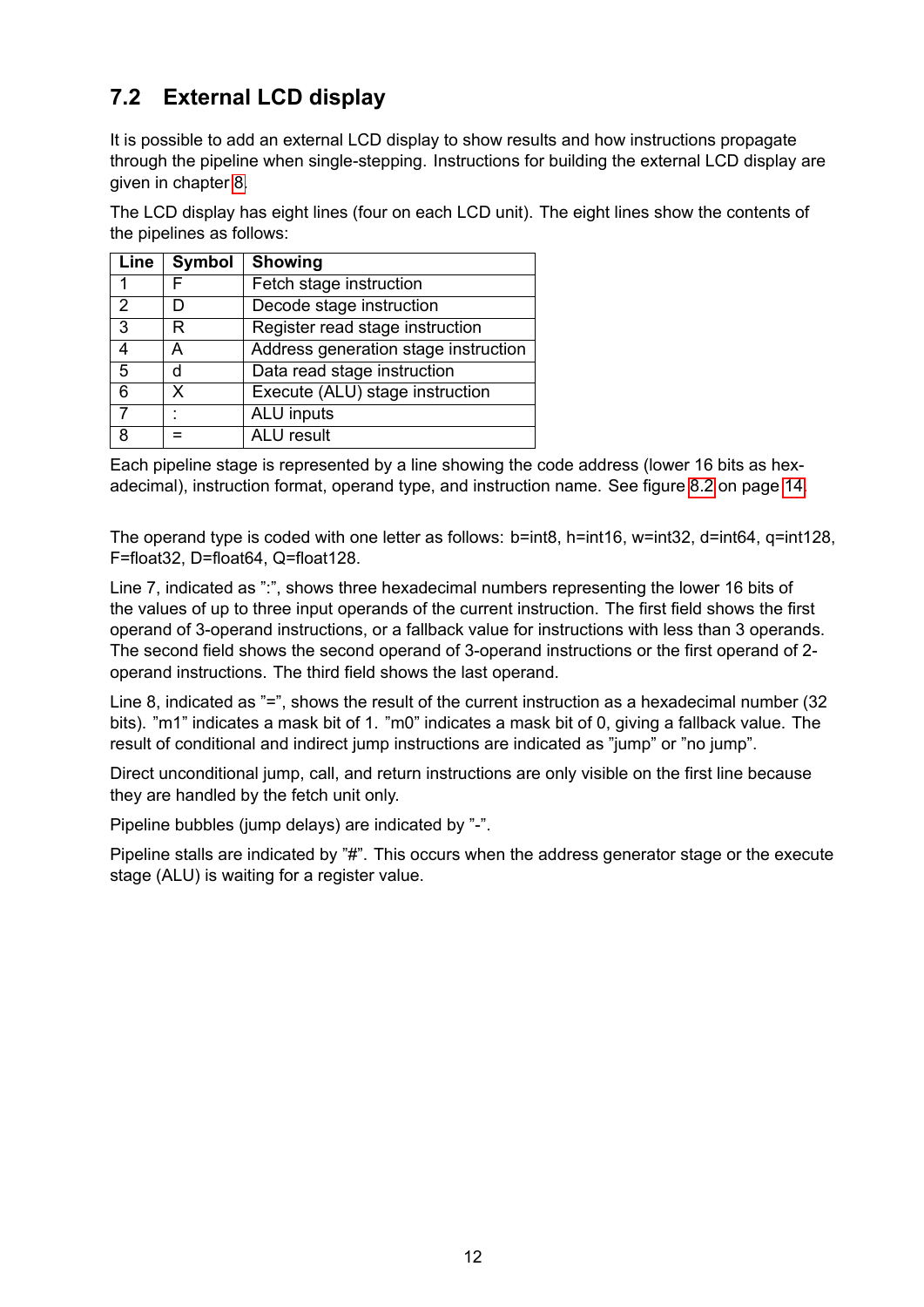# <span id="page-13-0"></span>**Add-on boards**

#### <span id="page-13-1"></span>**Adding external pushbuttons**

It is convenient to add external pushbuttons to replace the small buttons on the FPGA board. The following components are needed.

| Component                        | number |
|----------------------------------|--------|
| VERO board or similar            |        |
| Pushbutton, for example Digitast | 4      |
| 2x6 pin male connector           |        |
| Resistor 10 k $\Omega$           |        |

Table 8.1: Component list for external pushbuttons

The pushbuttons can be connected to the JB socket on the FPGA board according to this diagram:

### Debug buttons add-on board



Figure 8.1: Circuit diagram for connecting external pushbuttons

An add-on board with both LCD display and pushbuttons is shown in figure [8.2.](#page-14-0) The buttons on the photo are: Black: single step, Green: run, Red: restart, Blue: load.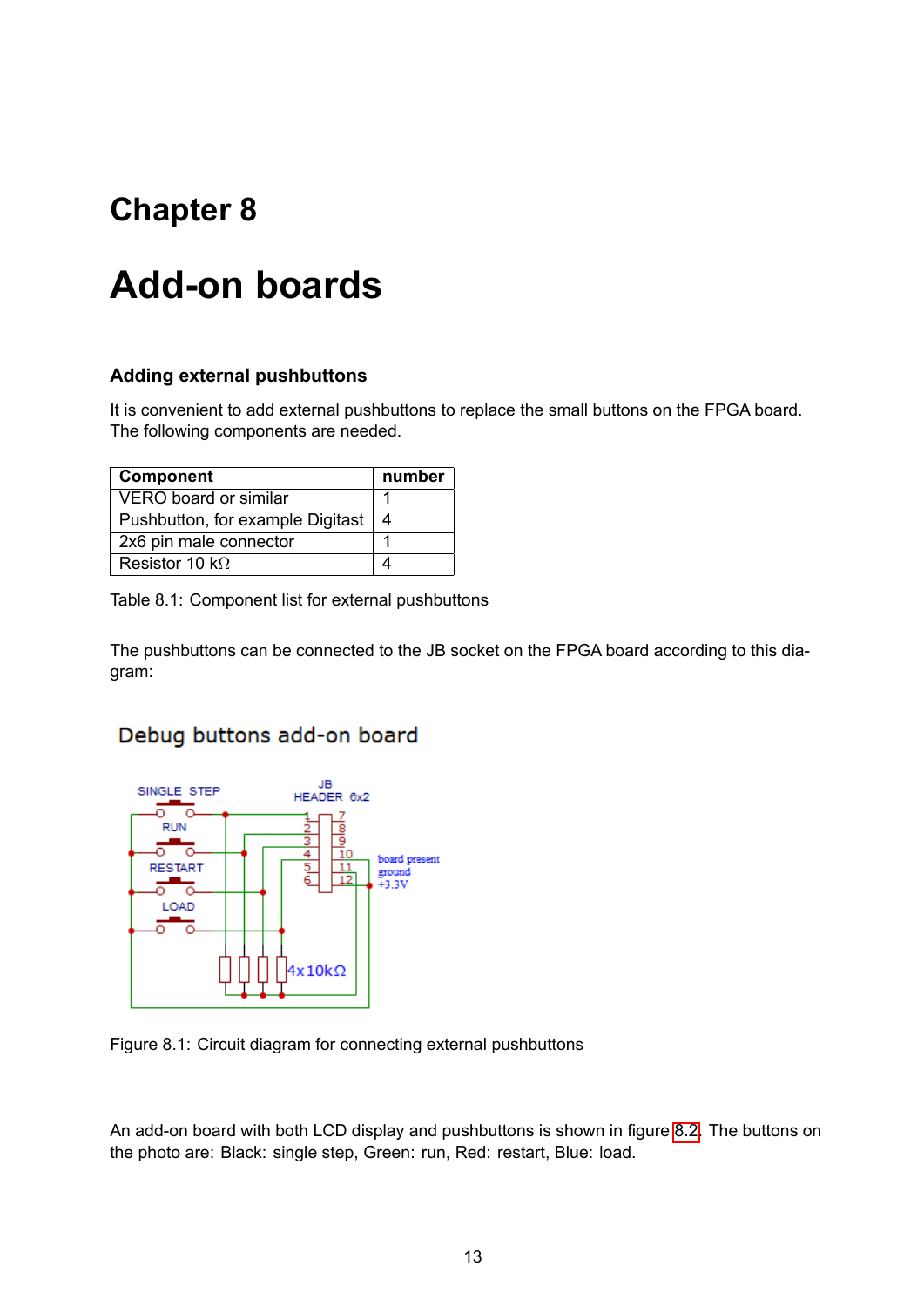<span id="page-14-0"></span>

Figure 8.2: Prototype add-on board with LCD display and pushbuttons connected to FPGA board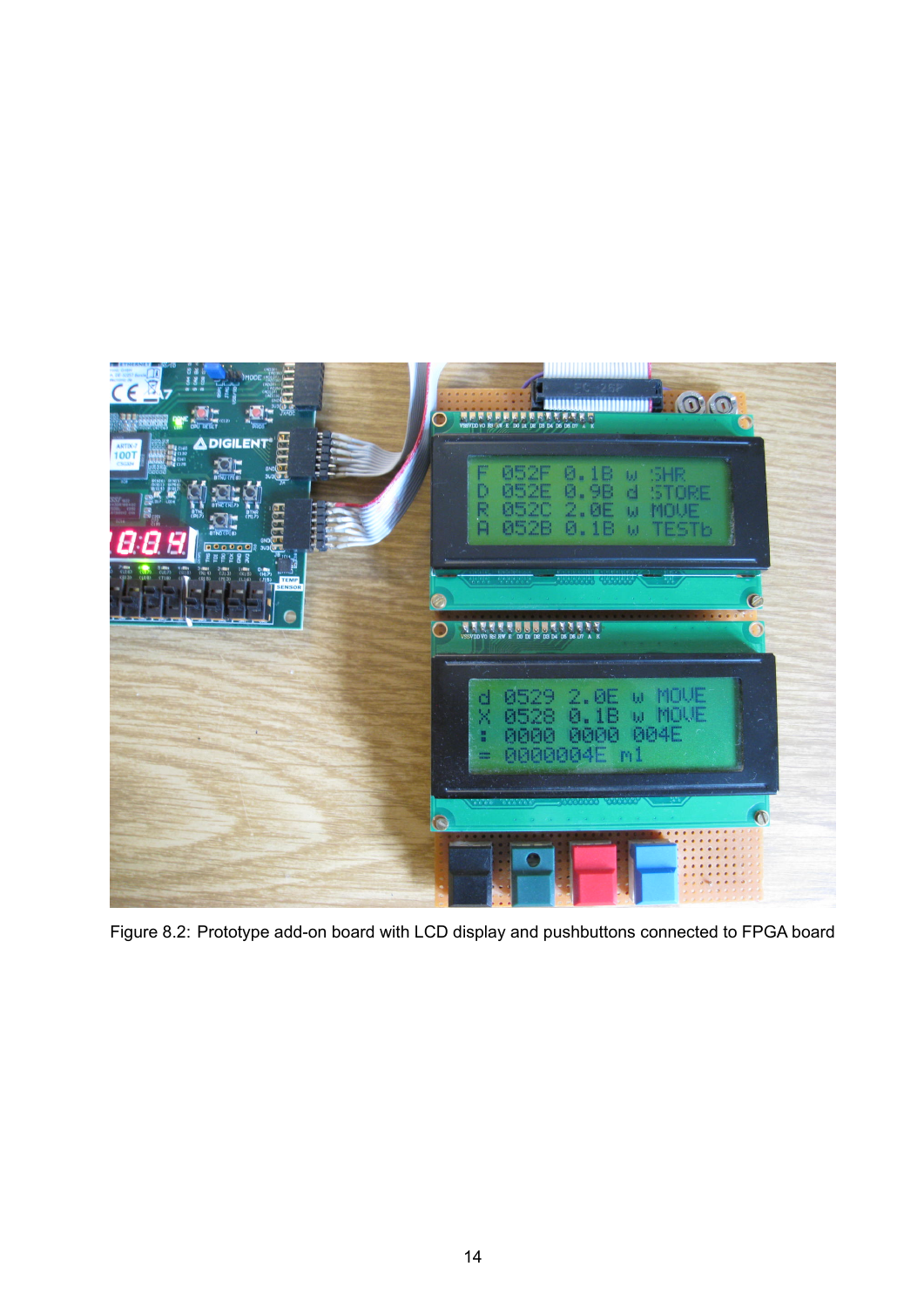#### <span id="page-15-0"></span>**Adding external LCD display**

An external LCD display is useful when debugging. The display shows all stages of the pipeline as well as the result of each instruction during single-stepping. The display has eight lines divided between two four-line LCD modules (see figure [8.2\)](#page-14-0).

The components listed in table [8.2](#page-15-1) are needed.

<span id="page-15-1"></span>

| Component                              | number         |  |  |
|----------------------------------------|----------------|--|--|
| VERO board or similar                  | 1              |  |  |
| LCD display, 4 lines x 20 columns      | 2              |  |  |
| 16 pin male pin row for display        | 2              |  |  |
| 16 pin female connector for display    | $\overline{2}$ |  |  |
| 2x6 pin male connector                 | 1              |  |  |
| Smitt trigger 74HC14 or 40106          | 1              |  |  |
| Diode 1N4148                           | 2              |  |  |
| Resistor 100 k $\Omega$                | 1              |  |  |
| Trimpot 10 k $\Omega$ or 22 k $\Omega$ | 2              |  |  |
| Capacitor 10 nF                        | 1              |  |  |
| Capacitor 10 $\mu$ F                   | 2              |  |  |
| Component values are not critical      |                |  |  |

Table 8.2: Component list for external LCD display board

A circuit diagram for connecting the external LCD display is provided in figure [8.3.](#page-16-0) Explanation of the diagram: The external LCD display board is connected to the JA socket on the FPGA board. Pin 1-4 on JA are connected to DB4-DB7 on both displays. Pin 7 on JA is connected to RS on both displays. Pin 8 on JA is connected to Enable on the upper display. Pin 9 on JA is connected to Enable on the lower display. Pin 11 and 12 on JA provide ground and +3.3V supply.

3.3V is sufficient for the control logic of the LCD displays, but not enough for the backplane voltage. The circuit driven by a 74HC14 Smitt trigger is a charge pump generating a negative voltage for the LCD backplanes. Use the two trimming potentiometers to adjust the contrast on the two display modules.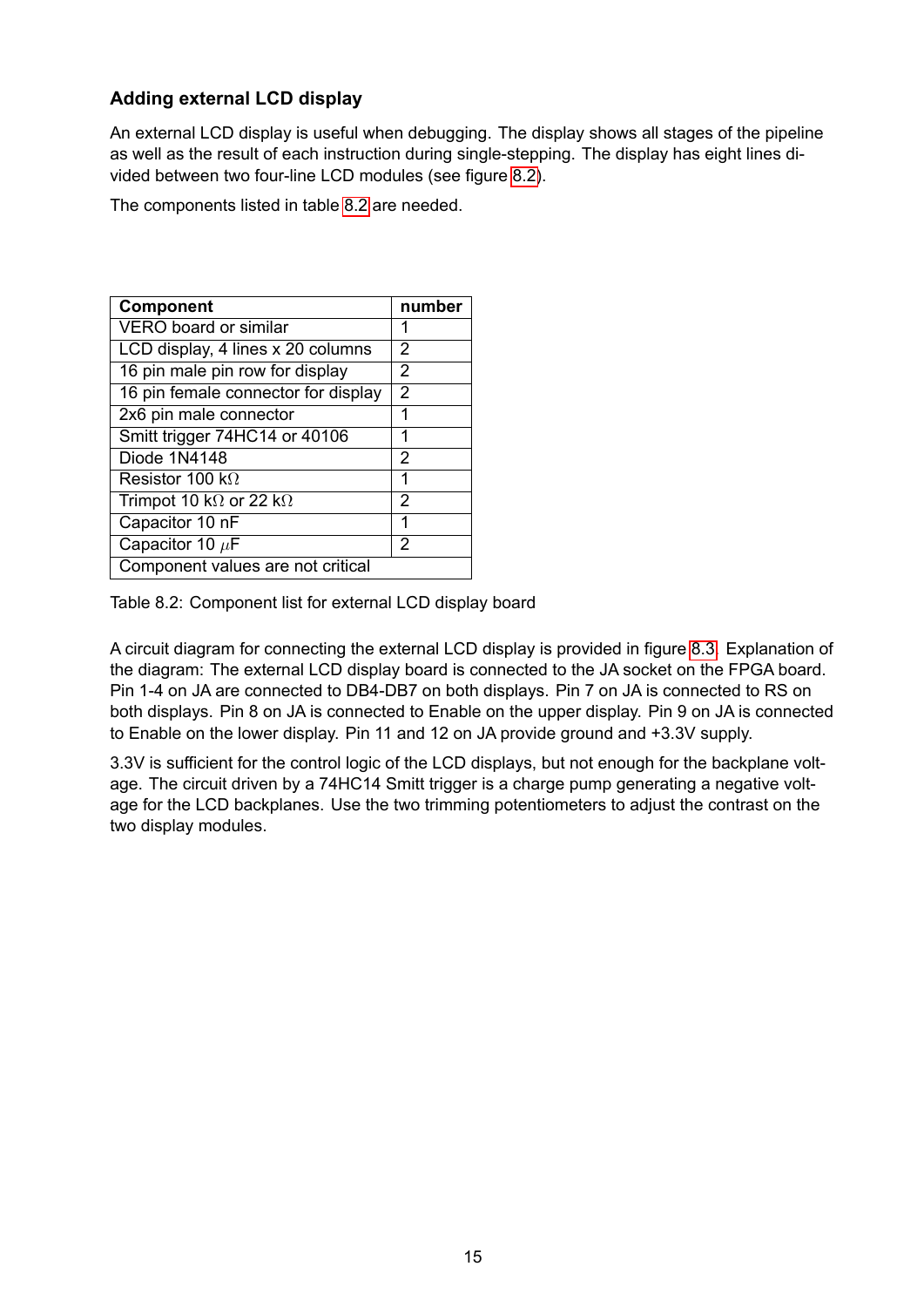## LCD Display add-on board

<span id="page-16-0"></span>

Figure 8.3: Circuit diagram for connecting external LCD display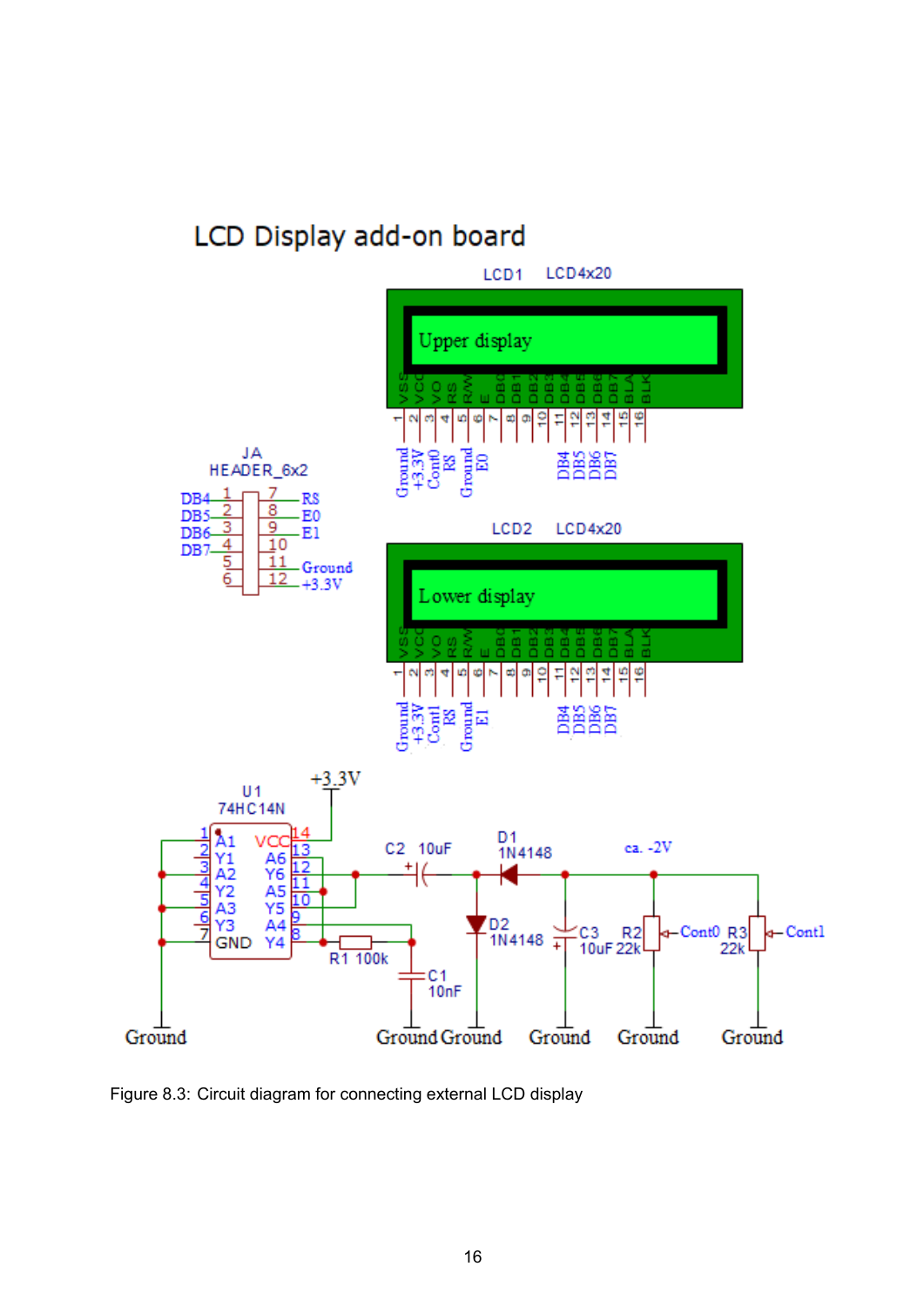

Figure 8.4: Prototype add-on board with one display removed, showing the underlying components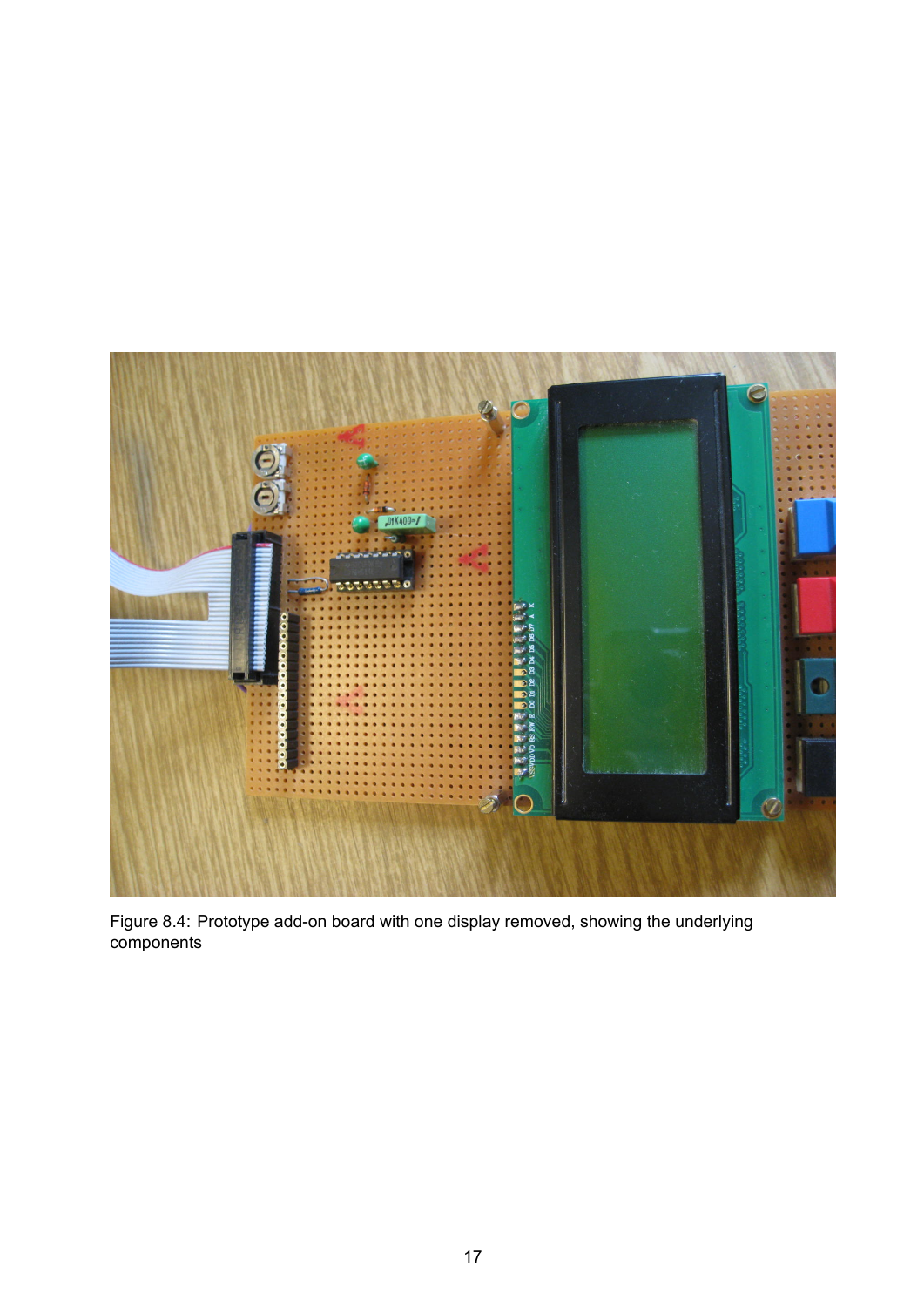# <span id="page-18-0"></span>**Test suite**

A suite of test programs are provided for testing the softcore as well as the emulator. The test programs are written in ForwardCom assembly language.

The following test programs are currently available:

- tests arithmetics.as: Test all arithmetic instructions with general purpose registers with operand size int8, int16, int32, and int64.
- tests bool bit.as: Test boolean and bit manipulation instructions with general purpose registers with operand size int8, int16, int32, and int64.
- tests branch.as: Test jump, call, and branch instructions with general purpose registers with operand size int8, int16, int32, and int64.
- tests formats.as: Test all instruction formats for general purpose registers, including formats for multi-format instructions, single-format instructions, and jump instructions.

The results of the tests are sent via the standard serial output to a terminal.

The tests are not fully exhaustive. ForwardCom instructions have an almost infinite number of different variants and special cases. It is impossible to test all combinations of instruction variants and operand values, but the tests are intended to cover as many options and variants as possible.

The test programs must be linked with the library libc light. Ii if the softcore does not support multiplication, division, push, and pop instructions. Example of building a test program:

```
forw -ass -debug=1 tests_arithmetics.as -list=test.txt
forw -link -debug=1 tests arithmetics .ex tests arithmetics .ob
   libc_light .li
```
See the ForwardCom manual for details about how to use the binary tools.

The softcore model A 1.00 will obviously fail tests for the instructions that are not supported, i.e. instructions that involve multiplication or division.

The tests for operand size int64 will fail for the 32-bit version of the softcore. Instructions that have a fixed operand size of int64 will be shown as working in the 32-bit softcore if the lower 32 bits of the result are correct.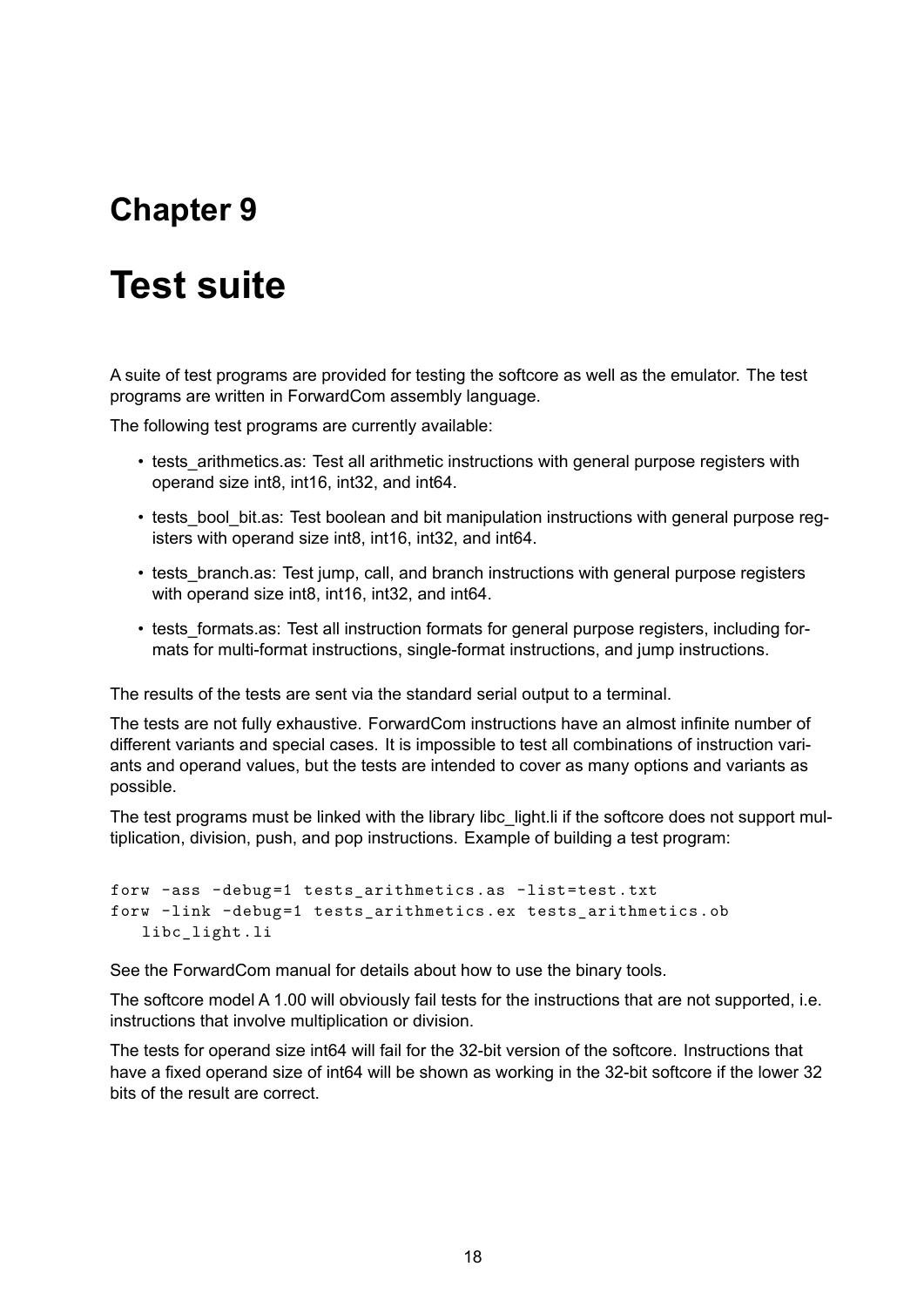# <span id="page-19-0"></span>**Function library libc\_light.li**

libc\_light.li is a limited version of the standard C library intended for small ForwardCom cores that lack certain instructions. libc\_light.li avoids the use of multiplication, division, push, pop, and sys call instructions. Input and output functions are accessing the input and output ports directly rather than using system calls.

Programs for the softcore model A 1.00 must be linked with libc\_light. I rather than with libc.li.

The following functions are provided in libc\_light.li: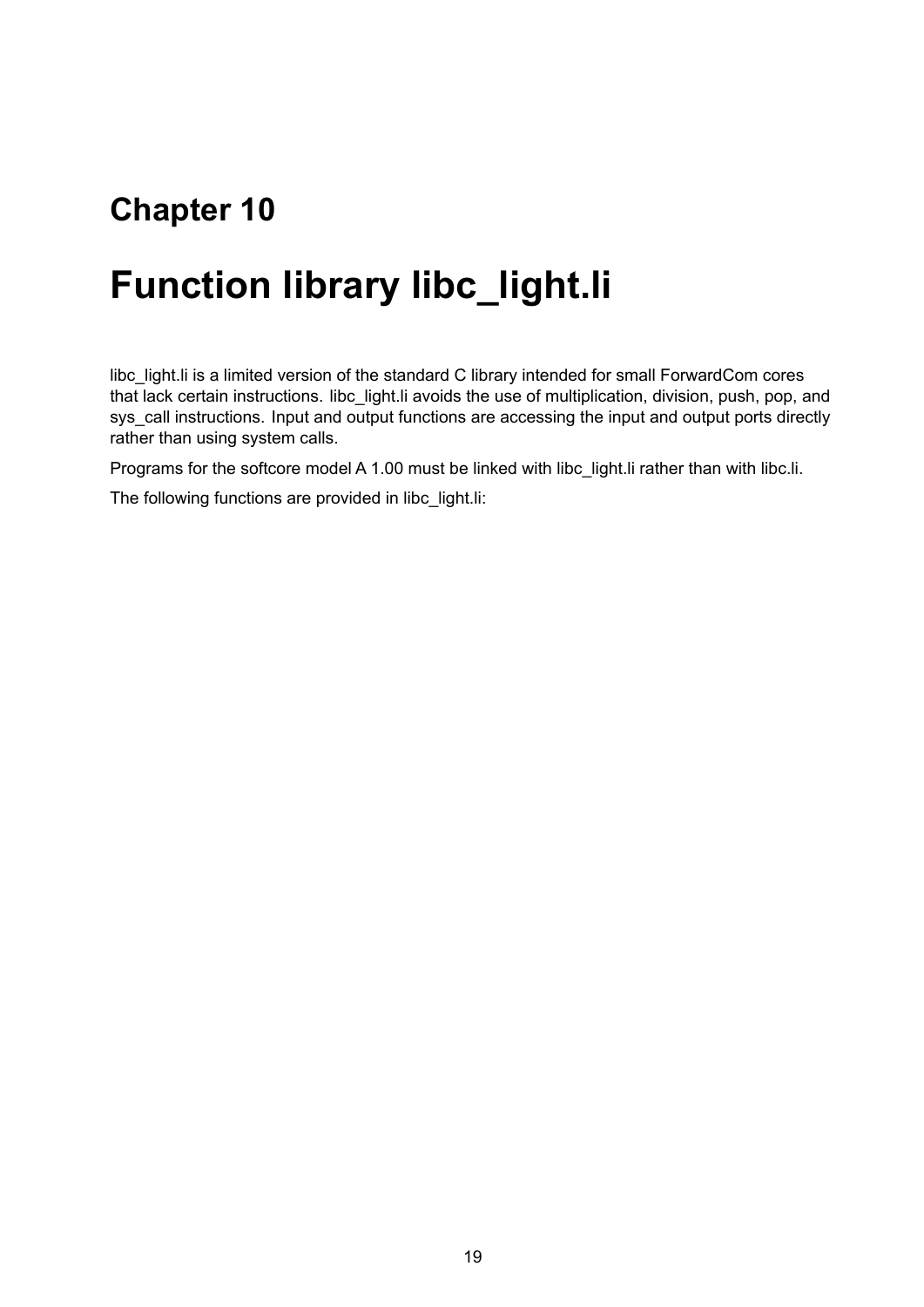| <b>Function</b>            | <b>Functionality</b>                                                                                    | <b>Source file</b>          |  |  |  |
|----------------------------|---------------------------------------------------------------------------------------------------------|-----------------------------|--|--|--|
| name                       |                                                                                                         |                             |  |  |  |
| <b>Common C functions:</b> |                                                                                                         |                             |  |  |  |
| atoi                       | Interpret ASCII string as integer                                                                       | atoi light.as               |  |  |  |
| atol                       | Interpret ASCII string as integer                                                                       | atoi light.as               |  |  |  |
| getch                      | Wait for input from stdin. returns one character                                                        | getch light.as              |  |  |  |
| getche                     | Same as getch, with echo                                                                                | getch light.as              |  |  |  |
| gets_s                     | Read a string from standard input until newline                                                         | gets light.as               |  |  |  |
| kbhit                      | Return 1 if there is at least one character in the input<br>buffer, 0 otherwise                         | getch light.as              |  |  |  |
| printf                     | Print formatted string to stdout                                                                        | printf light.as             |  |  |  |
| sprintf                    | Print formatted string to string buffer                                                                 | printf light.as             |  |  |  |
| snprintf                   | Same as sprintf, with length limit                                                                      | printf light.as             |  |  |  |
| putchar                    | Print a single character to stdout                                                                      | putchar light.as            |  |  |  |
| puts                       | Print a string to stdout, append newline                                                                | puts light.as               |  |  |  |
| Non-standard functions:    |                                                                                                         |                             |  |  |  |
| clear_input                | Clear stdin input buffer                                                                                | clear in-                   |  |  |  |
|                            |                                                                                                         | put_light.as                |  |  |  |
| divide int                 | Divide two 32-bit signed integers. return quotient and                                                  | $di-$                       |  |  |  |
|                            | remainder                                                                                               | vide_int_light.as           |  |  |  |
| getch non-<br>blocking     | Same as getch. Does not wait for input. Returns -1 if the<br>input buffer is empty                      | getch light.as              |  |  |  |
| multiply int               | Multiplies two 32-bit signed integers. no overflow check                                                | multi-                      |  |  |  |
|                            |                                                                                                         | ply_int_light.as            |  |  |  |
| print charac-              | Prints a very short string to stdout. The input is a 32-bit in-                                         | print charac-               |  |  |  |
| ters                       | teger holding up to 4 characters, or a 64-bit integer holding<br>up to 8 characters                     | ters light.as               |  |  |  |
| print_hex-                 | Prints an integer as a hexadecimal number to stdout                                                     | print hexadeci-             |  |  |  |
| adecimal                   |                                                                                                         | mal light.as                |  |  |  |
| print integer              | Print a 32-bit signed integer as decimal number to stdout                                               | print inte-<br>ger_light.as |  |  |  |
| print string               | Same as puts, does not append newline. Returns a                                                        | print string light.as       |  |  |  |
|                            | pointer to the first character after the string                                                         |                             |  |  |  |
| entry point                | This startup code just calls main, unlike the startup code in<br>libc.li that checks for event handlers | startup light.as            |  |  |  |

The functions printf, sprintf, and snprintf are following the C standard with the following limitations: cannot print floating point numbers, cannot print octal, cannot print decimal integers with more than 32 bits. 64 bit integers can be printed with format "%lX".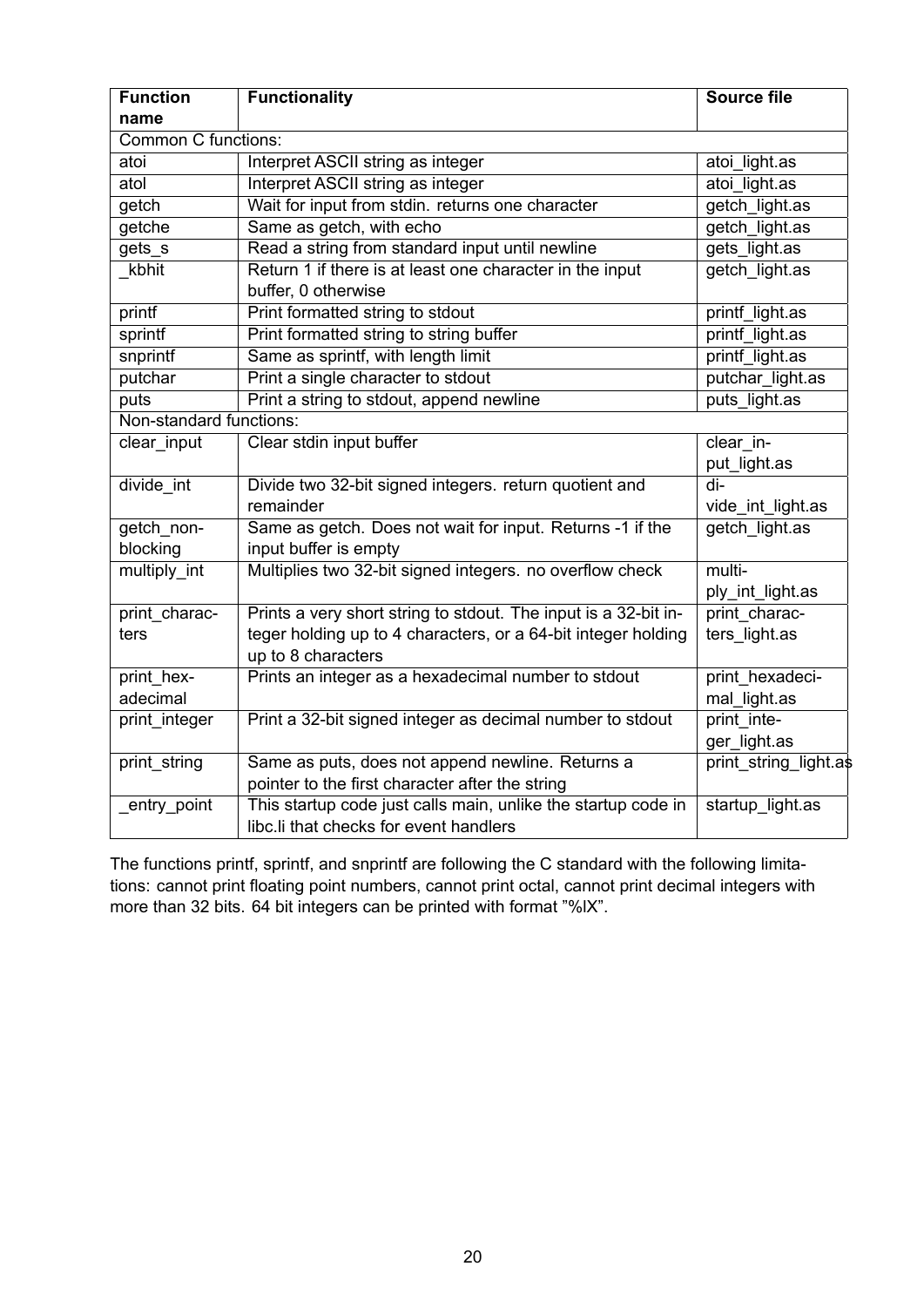# <span id="page-21-0"></span>**Technical description**

### <span id="page-21-1"></span>**11.1 Setting the configuration**

Precompiled bitstream files for different configurations are provided in [github.com/ForwardCom/softcoreA/tree/main/deviceA7100T:](https://github.com/ForwardCom/softcoreA/tree/main/deviceA7100T)

- A1T100R32.bit: 32 bit registers. 32 kB data memory. 64 kB code memory. 68 MHz
- A1T100R64.bit: 64 bit registers. 32 kB data memory. 64 kB code memory. 58 MHz

Other configurations can be built as follows.

The file defines.vh contains a choice of configuration files to include. Use config r32.vh for a configuration with 32-bit registers, or config r64.vh for 64-bit registers. You may make your own configuration with different memory sizes or other parameters.

Make sure you set the clock frequency to the value specified in the configuration file. To change the clock frequency, open the Sources window in Vivado, expand the "top" node, double click on clock\_generator, click on the Output Clocks tab, and set the requested output frequency to the desired value.

The parameters in the configuration files are described here:

#### **32 or 64 bit registers**

The general purpose registers can be 32 or 64 bits. The line `define SUPPORT\_64BIT

enables support for 64-bit registers and calculations. Comment out this line for 32-bit registers. The 32-bit configuration is using significantly less hardware resources than the 64-bit version. This has consequences for the maximum clock frequency.

All calculations work the same with 32-bit registers as with 64-bit registers, except that only the lower 32 bits of a 64-bit result are saved.

#### **Clock frequency**

The CPU clock frequency defined in the line

`define CLOCK\_FREQUENCY

must match the value set with the clocking wizard.

The maximum clock frequency depends on the configuration. Differences in register size, memory sizes, and other details influence the maximum clock frequency. If you change the configuration, you may need to experiment to find a suitable clock frequency. Vivado will give a warning if the timing requirements cannot be met at the specified clock frequenty.

#### **Serial input and output**

The Baud rate for the RS232 serial input and output is defined by the line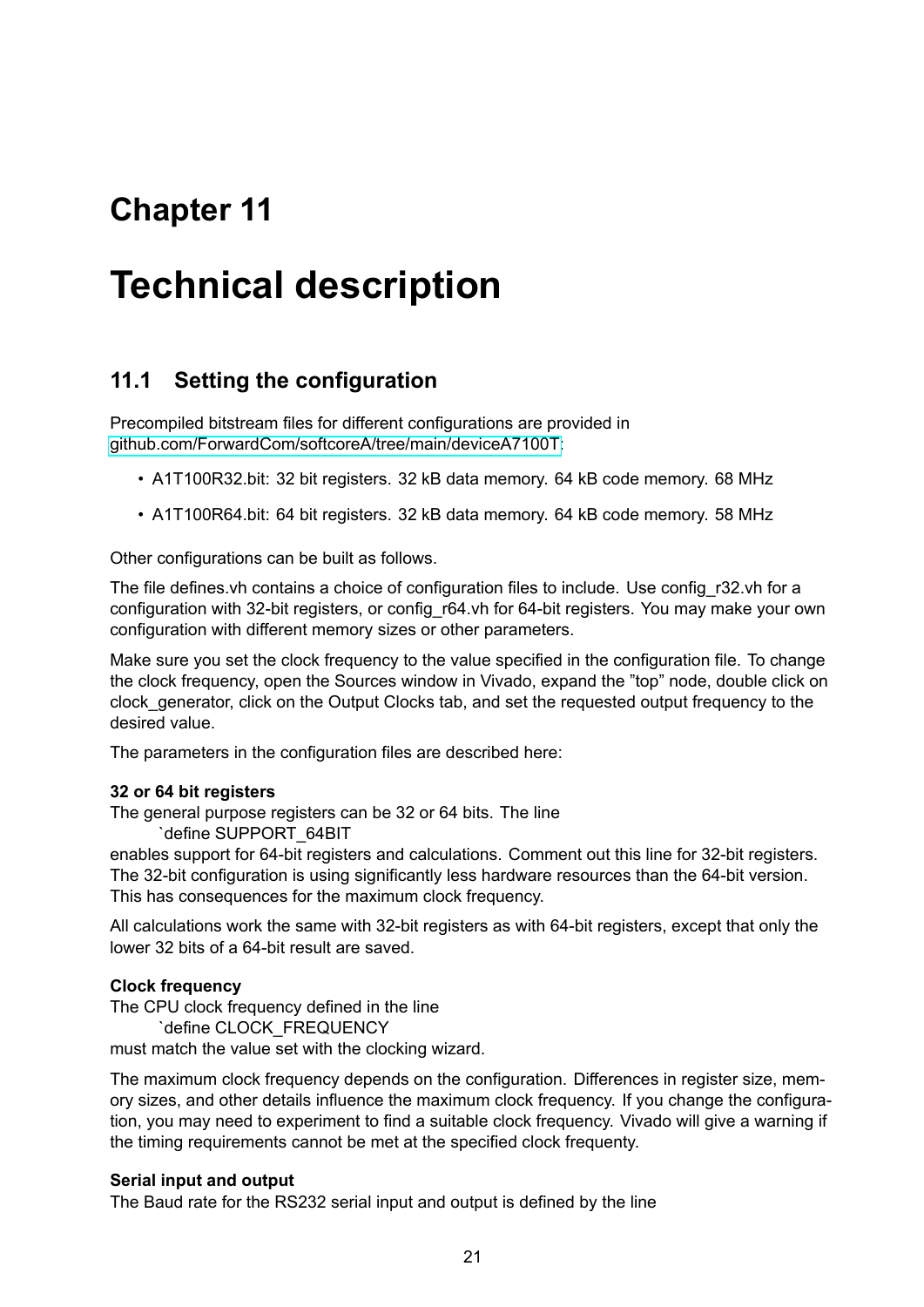`define BAUD\_RATE

The serial input and output have queues with power-of-2 sizes defined by the lines `define IN\_BUFFER\_SIZE\_LOG2 `define OUT\_BUFFER\_SIZE\_LOG2

#### **Memory sizes**

The code memory and data memory have power-of-2 sizes defined by the lines `define CODE\_ADDR\_WIDTH `define DATA\_ADDR\_WIDTH

The number of entries in the call stack is a power of 2 defined by the line `define STACK\_POINTER\_BITS

#### **Mask register size**

Not all of the bits of a register are needed when the register is used as a mask. In most cases, only one bit is used. We can save hardware resources by not propagating all the bits of a mask register to the execute stage. The number of mask bits to use are defined by the line: `define MASKSZ

This size must be sufficient to contain an instruction tag, i.e. TAG\_WIDTH. More bits may be needed if the mask register contains option bits. A full register size may be needed if the mask register is used for other purposes.

#### **Instruction tag size**

All instructions are identified by a tag when they propagate through the pipeline. The instruction tag must have enough bits to distinguish the maximum number of instructions in flight or pending. This is defined by the line

`define TAG\_WIDTH

#### **Loader**

The loader is supplied as a file containing the compiled loader code in hex format. The loader file loader.mem is assembled from the source file loader.as and linked with the option -hex2 which makes sure that the loader file is organized with 16 hexadecimal digits (64 bits) per line.

The name and maximum size of the loader are defined by the lines

`define LOADER\_FILE `define MAX\_LOADER\_SIZE

The loader code is explained in chapter [11.5.](#page-31-0)

### <span id="page-22-0"></span>**11.2 Hardware in/out connections**

The definition of input and output pins on the FPGA chip are covered by the constraints file Nexys-A7-100T.xdc. This file is based on a template provided by Xilinx and modified to connect the internal signals to specific pins for switches, LEDs, board headers, etc.

This constraints file is specific for the Nexys A7-100T development board. A different file and different connections are needed for different FPGA models and different development boards.

A further constraints file, bitstream\_settings\_a.xdc, contains mainly code that is autogenerated by the Vivado tool.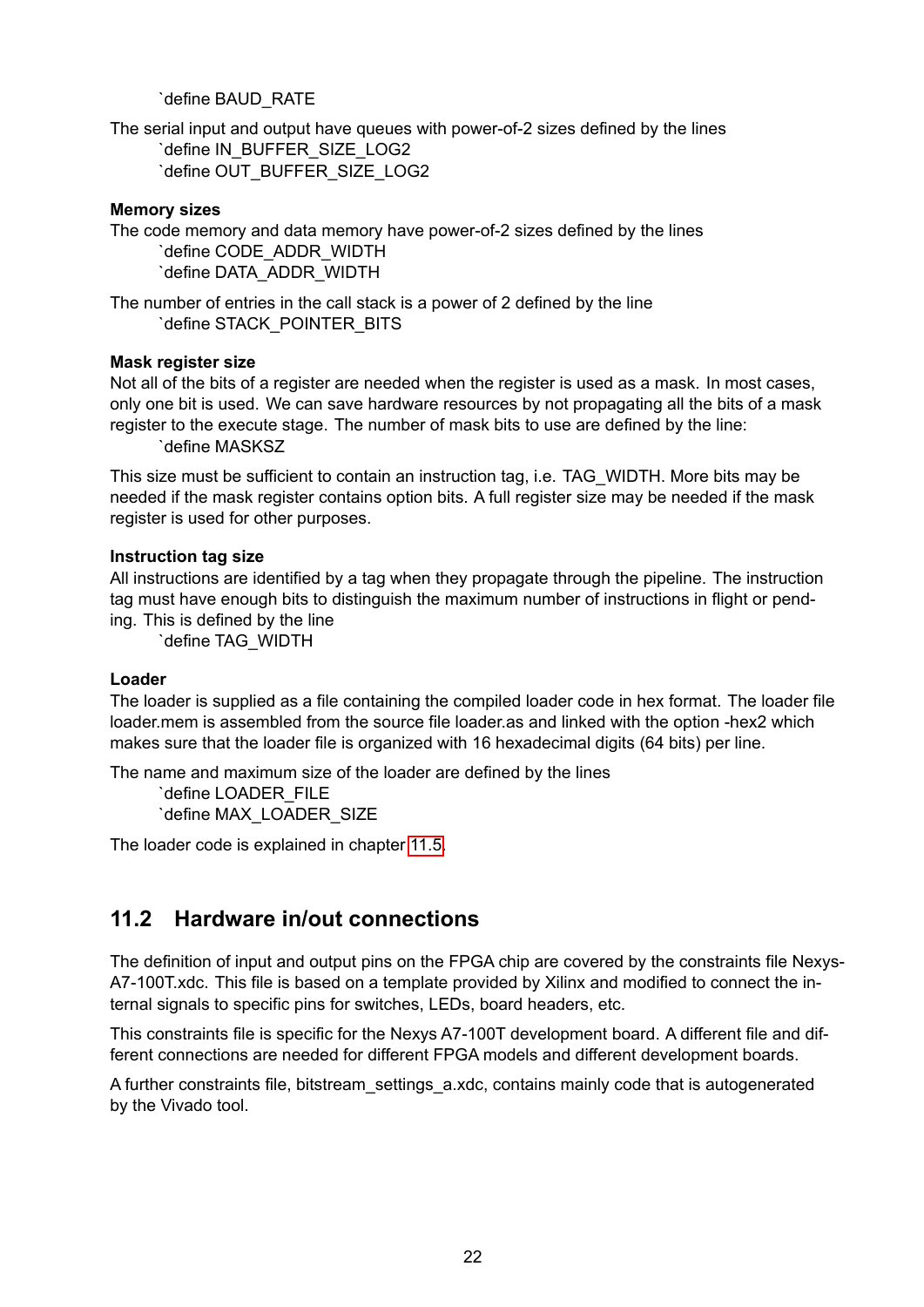### <span id="page-23-0"></span>**11.3 Building the code**

The A softcore version 1.00 has been developed with Xilinx Vivado version 2020.1. Note that some versions of Vivado do not support the series 7 FPGAs.

The Vivado tool is placing source files in a deep and inflexible directory structure that is not very convenient for version control. Therefore, the Github repository includes a zipfile named A1.xpr.zip containing the entire project directory and files as well as all the individual source files. This file was generated with the menu: File  $\rightarrow$  Project  $\rightarrow$  Archive.

Users of the softcore will need to unpack the zipfile into an appropriate base directory to get started, and then replace individual source files with any versions that are newer than the zipfile.

The following source file directories contain files that you may modify or replace with newer versions:

{base}/A1/A1.srcs/sources\_1/new: verilog files, header files, memory file {base}/A1/A1.srcs/constrs\_1/new: device-specific constraints files

All the other directories contain only files generated by the Vivado tool. They should not be modified manually, but may be deleted.

To rebuild the FPGA bitstream after any modifications, open the project file A1.xpr with Vivado. Press the Generate Bitstream icon (green down arrow). This will take approximately 20 minutes. If successful, you can load the new softcore into the FPGA board as described in chapter [2](#page-5-0) page [5.](#page-5-0)

Prebuilt bitstream files for different configurations are provided at Github under devices.

#### **Warnings during build**

Vivado produces several warnings during the build process. The following warnings can safely be ignored:

- [Netlist 29-345] The value of SIM\_DEVICE on instance 'clock\_generator\_inst/inst/clkout1\_buf' of type 'BUFGCE' is 'ULTRASCALE'; ... source netlist.
- [Designutils 20-4072] Reference run did not run incremental synthesis because the design is too small; reverting to default synthesis
- [Constraints 18-5210] No constraints selected for write...
- [Power 33-332] Found switching activity that implies high-fanout reset nets being asserted for excessive periods of time which may result in inaccurate power analysis.
- [Vivado 12-1017] Failed to delete one or more files in run directory .../A1/A1.runs/synth\_1
- [Synth 8-6841] Block RAM (ram reg) originally specified as a Byte Wide Write Enable RAM cannot take advantage of ByteWide feature and is implemented with single write enable per RAM
- [Synth 8-7129] Port instruction in[29] in module ... is either unconnected or has no load
- [Synth 8-6841] Block RAM (ram\_reg) originally specified as a Byte Wide Write Enable RAM cannot take advantage of ByteWide feature and is implemented with single write enable per RAM due to following reason...

You may disable unwanted warnings because it creates a risk that other warnings are overlooked. Warnings other than these may indicate serious problems.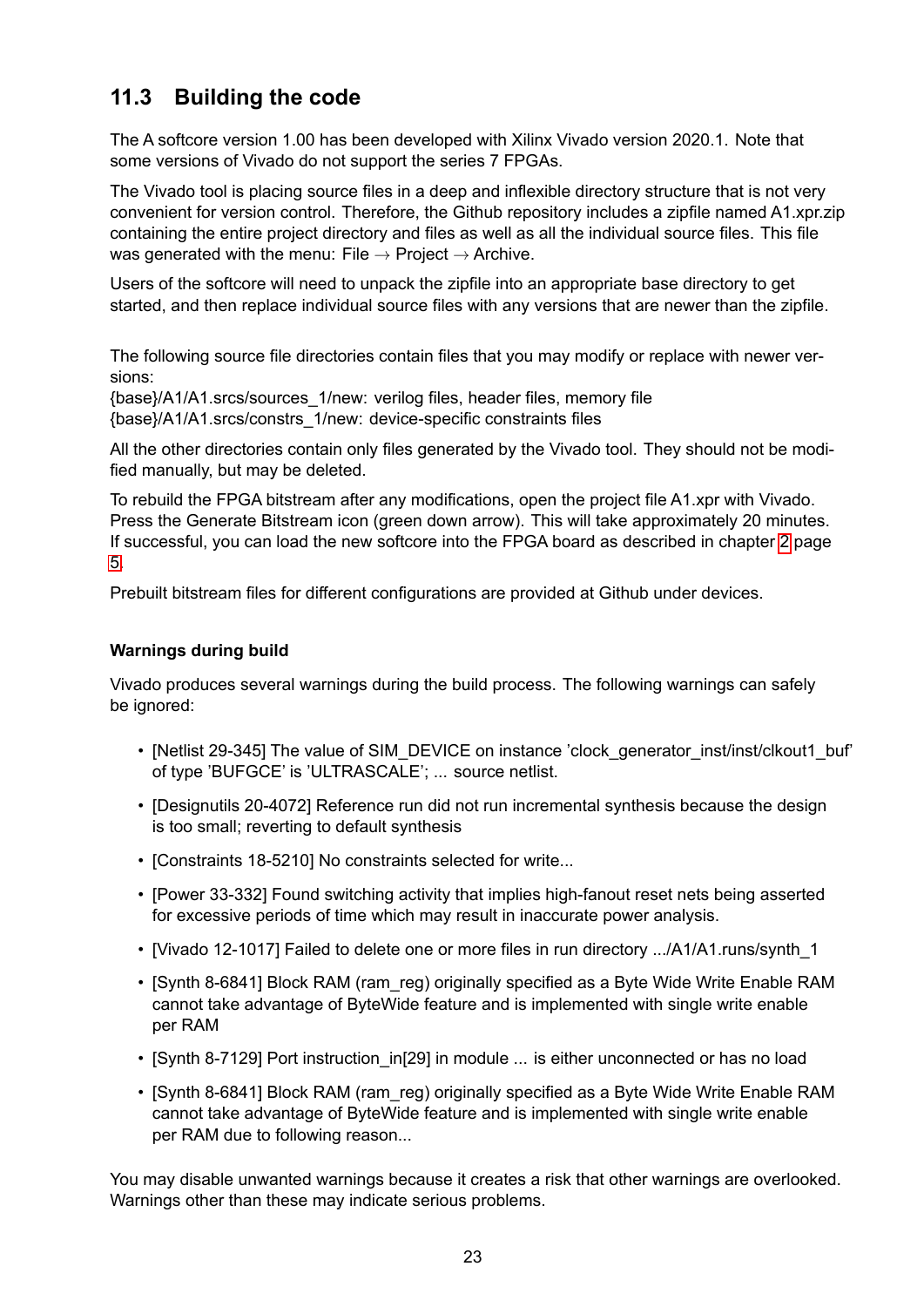#### **Timing problems**

When building a modified softcore, it often happens that it fails to meet the timing requirements. The Vivado tool is not always able to find an optimal routing pattern. Small changes in the code may result in a different routing pattern that is either faster or slower. If only a few signal paths fail to meet the timing requirements by a small negative slack, then it is possible that the problem will go away after any small change in the code, for example in the debug signals or the number of bits in the mask register.

If the timing problem is more severe, then you need to redesign the code that is causing the problem, or lower the clock frequency.

### <span id="page-24-0"></span>**11.4 Description of the hardware code**

The hardware code for the ForwardCom softcore is written in the hardware description language SystemVerilog.

The CPU is based on a Harvard architecture with separate code memory and data memory that can be accessed simultaneously. There is write access to the code memory for the sake of the on-chip loader, but it is not possible to read from the code memory by other means than fetching code.

The CPU design has six pipeline stages:

- 1. Fetch
- 2. Decode
- 3. Register read
- 4. Address generation
- 5. Data read
- 6. Execute

Instructions are propagating one by one through the pipeline, advancing one stage per clock cycle.

The hardware design consists of modules. Each pipeline stage is a module. In addition to this, there are modules for code memory, data memory, call stack, input/output, etc. Each module has registers (D-flip flops) on its outputs, but not on its inputs. This means that it takes one clock cycle to send a signal from one module to another. The complexity within each module is limited to what can be completed in one clock period.

The following is a detailed description of each pipeline stage and each module.

#### <span id="page-24-1"></span>**Fetch stage**

The fetch stage in the pipeline will fetch code from the code memory at a rate of two words (64 bits) per clock cycle from even addresses. The code words are loaded into a buffer with a size of 8 words.

While dispatching one instruction to the decode stage, the fetch unit is looking at the next instruction in the buffer in order to identify jump, call, and return instructions as early as possible. The ISA is designed so that these instructions can be identified easily. Direct, unconditional jump and call instructions with a 24-bit relative address are handled immediately by the fetch unit so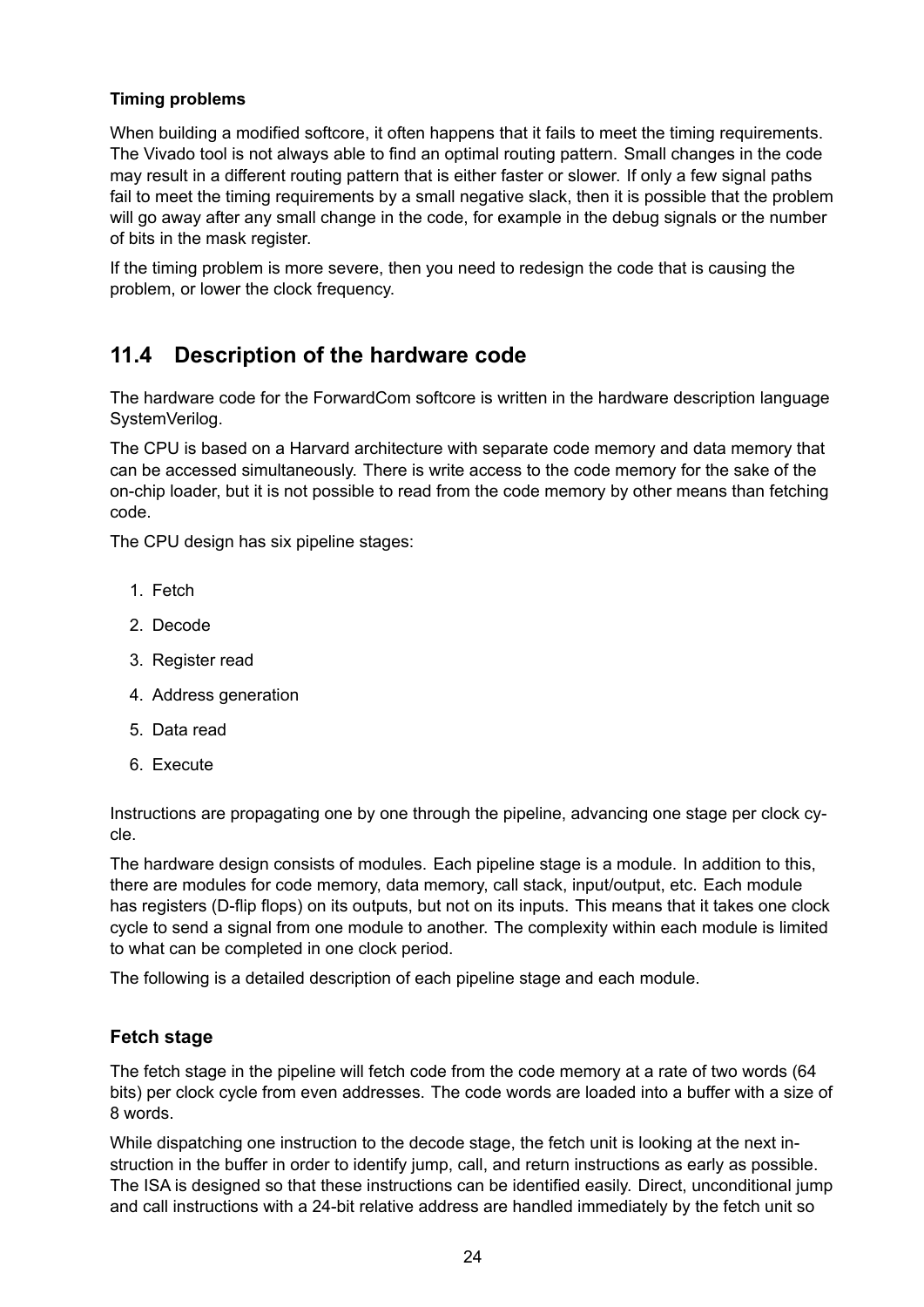that the target instruction can be loaded from the code memory with a delay of only one clock cycle. Return instructions are handled equally fast, using a prefetched return address from the call stack. This is possible only because the call stack and data stack are separate and independent.

Conditional jumps, indirect jumps and calls, and any other control transfer instructions have to go through the pipeline. In this case, the fetch unit has to wait for a target address from the ALU. This is causing a delay of 7 clock cycles for taken jumps. Not-taken conditional jumps are one clock faster because the target is already in the code buffer.

The fetch unit is sending a return address to the call stack for all kinds of call instructions.

It takes two clock cycles to fetch code from the code memory: one clock cycle for sending the address to the code memory, and one clock for getting the result back to the fetch unit. The fetch unit keeps prefetching code from the next address as long as the code buffer is not full. A shift register named next underway keeps track of whether the next code words are underway from the code memory. Another shift register target underway does the same after a jump. Jump addresses are fed directly from the ALU to the code memory in order to save one clock cycle.

A reset signal will cause a jump to the start address of the loader. A restart signal will cause a jump the the restart address which is the loader address plus 1.

#### <span id="page-25-0"></span>**Decode stage**

The decoder identifies the instruction format, category, number of operands, register use, result type, etc. It also assigns a unique tag to identify each instruction in the pipeline.

The outputs from the decoder includes the variables listed below. Possible values for each variable are defined in the configuration file, described on page [21.](#page-21-1)

- vector out: 1 if vector instruction
- category out: single format, multiformat, or jump instruction
- format out. Instruction format A, B, C, E
- rs\_status\_out. Use of RS register field: source register, vector, pointer, etc.
- It status out. Use of RT register field: source register, vector, index, vector length
- ru\_status\_out. Use of RU register field: source register, vector
- rd status out. Use of RD register field: source register, vector
- mask status out. Use of mask register field: source register, vector
- mask options out. Mask may contain option bits (floating point only)
- mask alternative out. Mask register and fallback register used for alternative purposes
- fallback use out. Which register is used for fallback
- num\_operands\_out. Number of source operands. 0 3
- result type out. Type of result: normal register, system register, memory, other
- offset field out. Size of memory address field
- immediate field out. Size of immediate operand field
- scale factor out. Scale factor for array index
- index limit out. Array index has a limit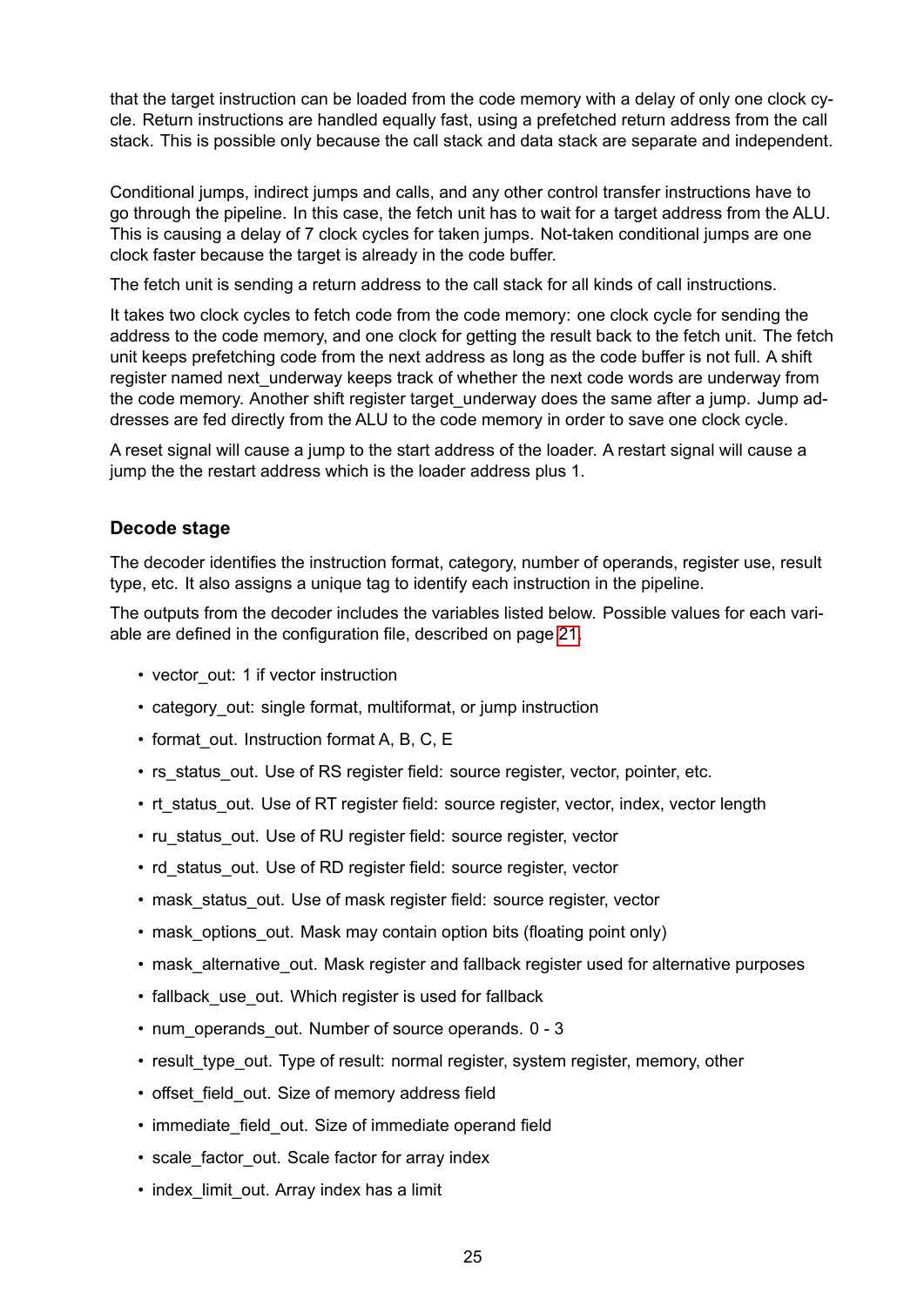#### <span id="page-26-0"></span>**Register read stage**

The register file is included in the same module as this pipeline stage so that it is possible to read register values without delay. This includes the 32 general purpose registers as well as the numeric control register (NUMCONTR), data pointer (DATAP), and thread data pointer (TR-HEADP), but not other system registers.

All registers needed by an instruction are read at this stage, and the values are propagated through the pipeline to the stage where they are needed, i.e. the address generation stage or the execution stage.

The instruction tag is written to the destination register in the register file. This indicates to subsequent instructions that the value of this register is not available yet. The tag identifies the instruction that is going to deliver the value. Subsequent stages in the pipeline must monitor the result buses for results marked with the tag of any missing register value. The tag is then replaced by the new value and propagated through the rest of the pipeline. This mechanism may be considered a form of register renaming. Multiple values of the same logical register may be in flight in the pipeline at the same time. The tag of a missing register value is replaced by the actual value as soon as it appears on one of the result buses. All stages in the pipeline after the register read stage are monitoring the result buses for missing register values.

Each entry in the register file includes an extra bit which is 1 if the file contains a tag for a pending value, or 0 if the file contains the actual value of the register. The same applies to values propagating through the pipeline.

It is important that tags are written to the register file in the same pipeline stage as all register reads. This makes sure that we get the correct version of a changing register.

The register read stage is sending the values or tags of up to five registers, including a mask register, to the address generation stage in the pipeline.

#### <span id="page-26-1"></span>**Address generation stage**

The address generator calculates the address of a memory operand. All memory addresses are relative to a base pointer, which may be a general purpose register, DATAP, THREADP, or IP. The address may consist of three components: A base pointer, a scaled array index, and a constant offset. A base pointer register is always present, the other components are optional.

The address generator sends the calculated address of a memory operand to the data memory for any instruction that involves memory read or write. Memory read and memory write operations are initiated in the same pipeline stage so that a memory read never has to wait for a preceding write.

The address generator needs to wait for any missing register value needed for base pointer, array index, vector length, or a value to write. This will generate stalls in the preceding pipeline stages and bubbles in the subsequent pipeline stages whenever a needed register value is not available yet.

Testing the validity of the calculated memory address should ideally be implemented in this stage, but unfortunately this leads to timing problems because the address calculation involves two additions. An extra compare operation after the two additions is difficult to fit into the time slot of a single clock period. Therefore, the detection of memory access violations is currently postponed to the next pipeline stage.

The address generation stage does some additional decoding in parallel with the address calculation. It sorts the source operands of the instruction according to the order of priority defined by the ForwardCom standard: immediate operand, memory operand, RT register, RS register, RU register, RD register. Up to three source operands are taken from the fields defined by the instruction format according to this order of priority, with the last operand first. Immediate operands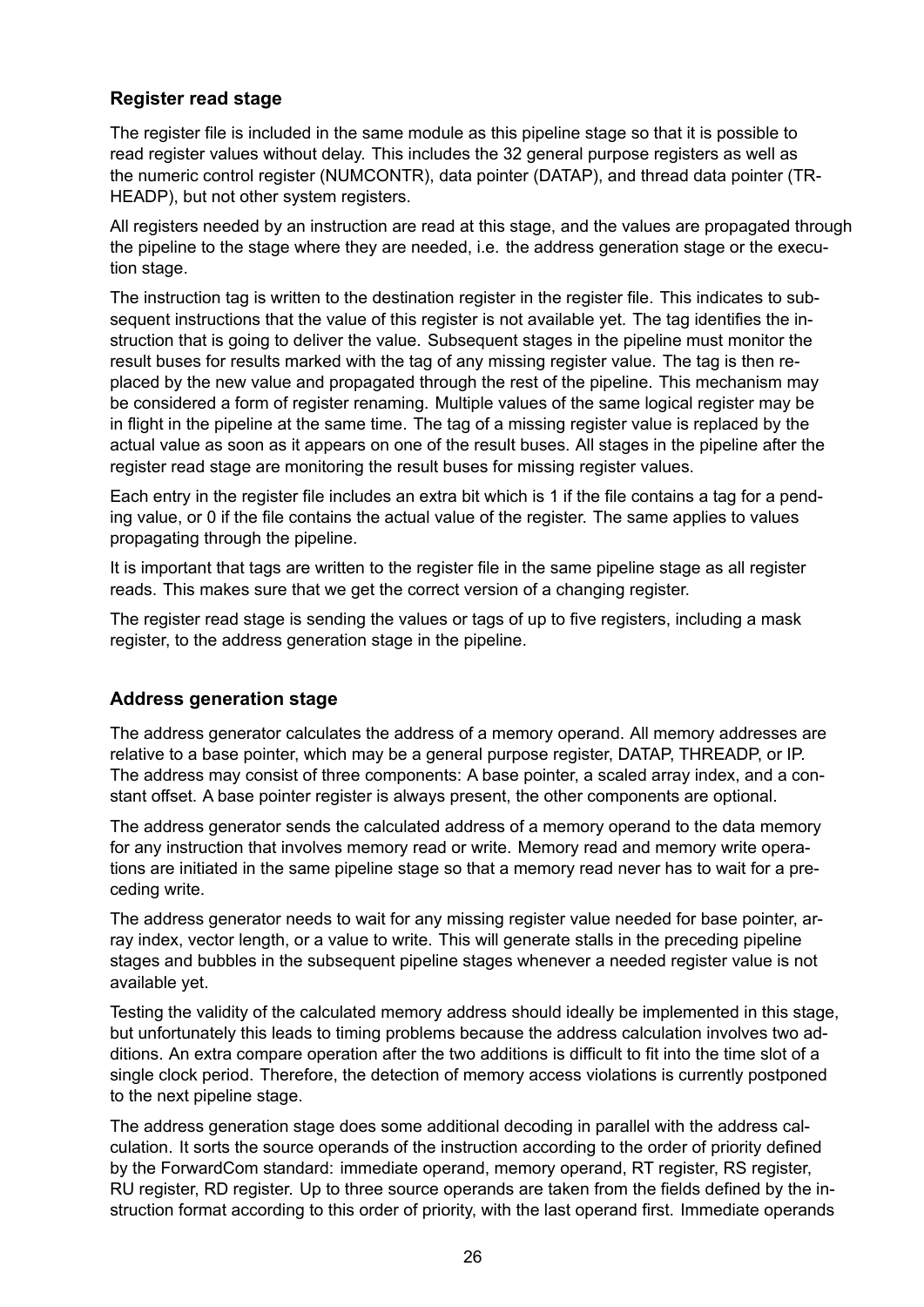are identified and sign-extended or uncompressed if needed. The values of all operands are sent to the next pipeline stage as operand1 out, operand2 out, and operand3 out if the values are available. The output memory operand out indicates that one source operand is a memory operand that will be available after two clock cycles.

#### <span id="page-27-0"></span>**Data read stage**

The main purpose of the data read stage is to wait one clock cycle for the value of a memory operand to arrive from the data memory. Normally, the value of a memory operand will arrive just in time for the execution stage to use it. However, the data read stage can catch and store the value in case the instruction is delayed by a pipeline stall. The data read stage also checks if a memory address is valid.

The operation to do in the execution stage is identified in the data read stage and indicated by the variable opx out. The operation for multiformat instructions is identified by the OP1 field only so that opx  $out = OP1$ .

Some single-format instructions are short forms of instructions that also exist in multiformat versions. These instructions are translated to the multiformat equivalents in opx out. Single-format instructions that do not have a multiformat equivalent are given a unique value of opx\_out.

Branch instructions are split into the corresponding ALU operation, such as "add" or "compare" in opx out, and the branch condition indicated by opj out.

The operand type ot out is identified for instruction formats that do not have an operand type field.

The data read stage decides which module to use for the execution stage. This is indicated by exe\_unit\_out.

### <span id="page-27-1"></span>**Execution stage, ALU**

The ALU module implements the execution stage for most integer instructions, such as addition, bit operations, shift, branch, etc. The latency is one clock cycle for all these instructions.

This is the most critical pipeline stage in terms of timing, and the one that determines the maximum clock frequency. This includes three critical steps:

- 1. Input multiplexers. Retrieve each source operand value from either the previous pipeline stage (propagated value), from one of the result buses if the value was output in the preceding clock cycle, or directly from data memory. Data memory values with a size less than 64 bits must be selected from any position within a 64-bit memory line.
- 2. Do the actual calculation or operation
- 3. Cut off the result to the desired operand size, or replace it with a fallback value in case the mask is zero

The result is output to result bus 1 as result out together with register a out that identifies the destination register, and tag val out that indicates the instruction tag.

Jump and branch instructions have the additional outputs jump\_out and nojump\_out, indicating whether a branch is taken or not, and jump pointer out that gives the address of the jump target in case the jump is taken.

The ALU module contains several general units that can service more than one instruction each. This includes a compare unit that is used for signed and unsigned compare instructions, max, min, and compare/branch instructions. A bit manipulation unit for bit operations such as clear,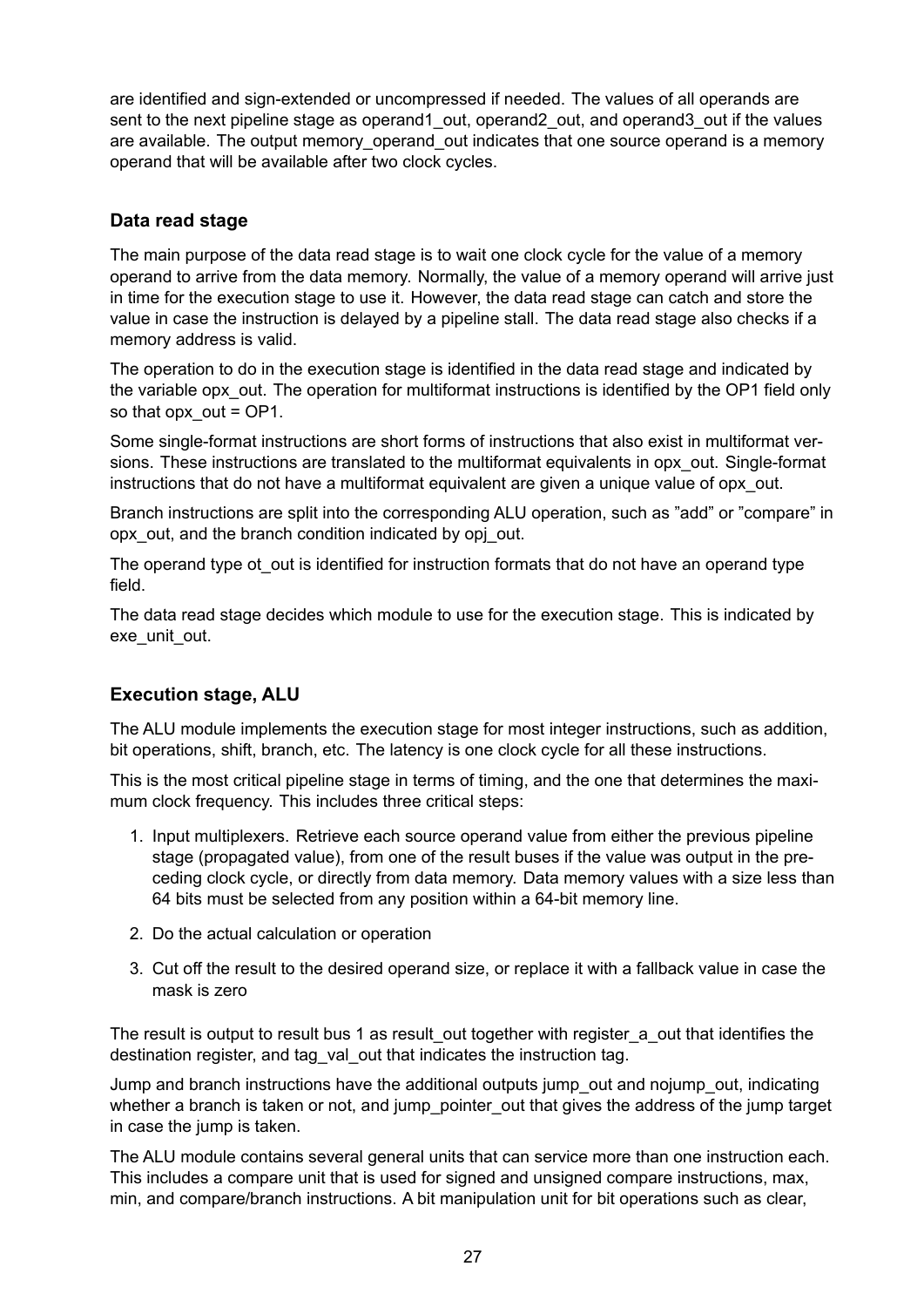set, toggle, test, etc. A barrel shifter for all shift, rotate, and move bits instructions. And a bit scan module for bitscan and roundp2 instructions. There are also several single-purpose units.

The bitscan instruction appears to be particularly critical in terms of timing. Future implementations may move the bitscan instruction to a unit with a 2-clock latency.

#### <span id="page-28-0"></span>**Execution stage, in\_out\_ports**

The in out ports unit implements the execution stage for interfaces to external communication as well as several capabilities registers, performance counters, etc.

The RS232 serial interface consists of a UART receiver, a UART transmitter, and FIFO buffers on both input and output.

System registers that can be renamed, i.e. NUMCONTR, DATAP, and THREADP, are accessed in the register read stage, while all other system registers are implemented or accessed in the in out ports module. Some of these registers are read-only, while others can also be written or reset. It is necessary that read and write of the same register happens in the same pipeline stage.

Register results are output to result bus 1 in the same was as for the ALU unit. The instruction latency is one clock cycle.

#### <span id="page-28-1"></span>**Execution stage, mul\_div**

The mul div unit implements the execution stage for instructions that have a latency higher than one, such as multiplication and division. The result is output to result bus 2.

The multiplication and division units are not implemented yet.

#### <span id="page-28-2"></span>**Pipeline synchronization signals**

There are no instruction queues between the pipeline stages. This means that if one pipeline stage is waiting for an operand that is not available yet, then all preceding pipeline stages must stand still and keep their data until the next pipeline stages are ready to receive a new instruction. This is called a pipeline stall. While one pipeline stage is waiting for an operand, all subsequent pipeline stages will be idle. This is called a pipeline bubble.

There are three units that can cause pipeline stalls and bubbles in the present design:

- 1. The fetch unit is waiting for an instruction to be fetched from the code memory after a jump or after the code buffer has been exhausted by multiple triple-size instructions. This is causing a bubble to propagate through the entire pipeline
- 2. The address generation stage is waiting for a register value needed for the address calculation. This is causing a stall in the preceding pipeline stages and a bubble in the subsequent stages
- 3. The execution stage is waiting for the value of a register operand. This is causing a stall in the entire pipeline

The handling of pipeline stalls and bubbles is quite tricky and delicate because stalls must be predicted one clock cycle in advance, and we must make sure that every instruction is dispatched once, and only once, from each pipeline stage to the next. The dataread stage is sending out predict tag signals giving the instruction tag of the result that is predicted to be sent to result bus 1 in the next clock cycle. The predict tag signal is used by the register read stage to predict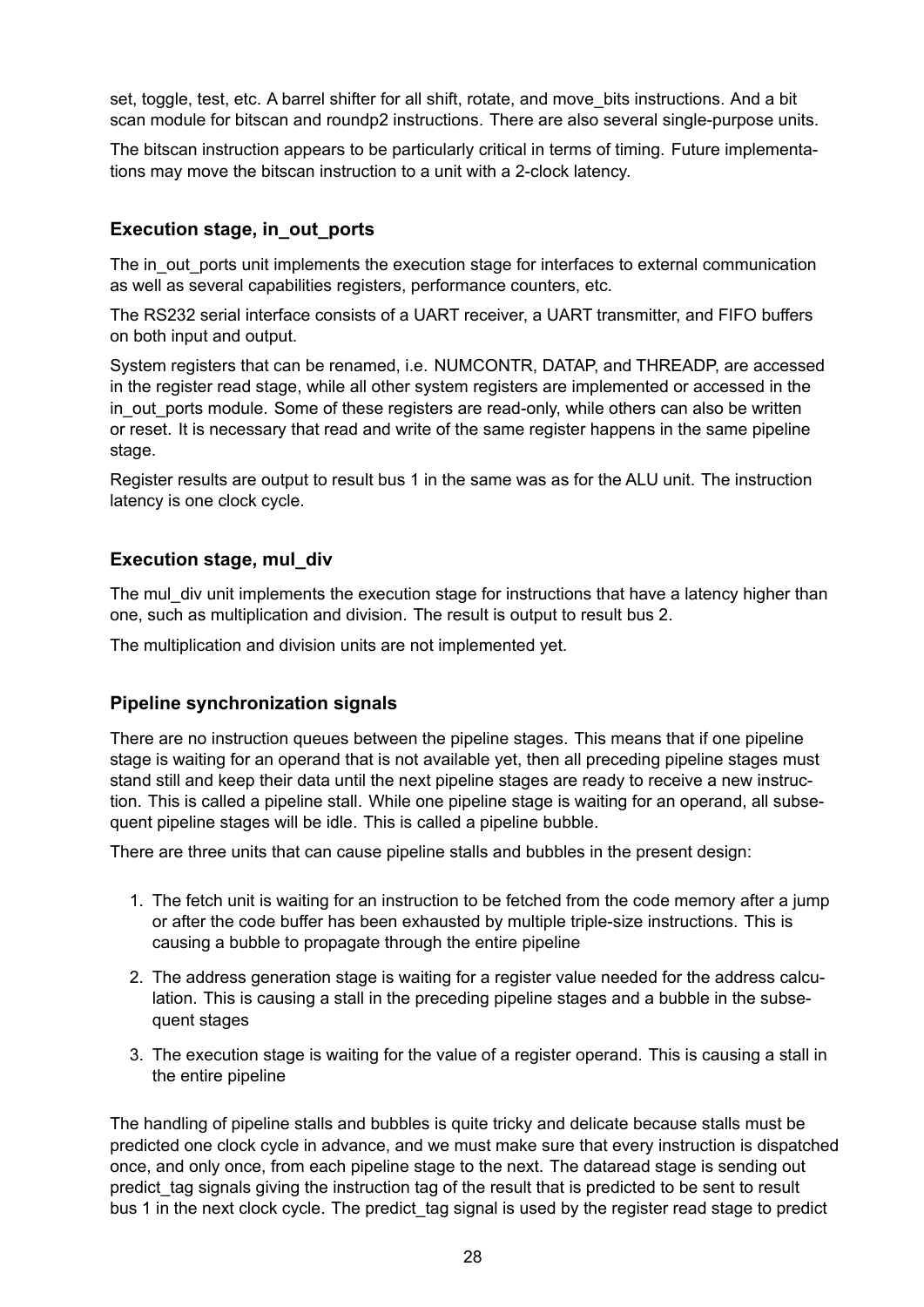whether the necessary register values will be available for the address calculation stage in the next clock cycle. In the same way, the data read stage is using the predict tag signal to predict whether all operands will be ready for the execution stage in the next clock cycle.

The register read stage and the data read stage will send out a stall predict signal if they predict a stall in the next clock cycle. These signals are fed to stall in inputs of all preceding pipeline stages, telling them to halt and keep their data until the pipeline is ready to proceed.

A stalled pipeline stage must keep all its data unchanged, with one exception. It must watch the result buses for any results that match a missing register value for the contained instruction.

Pipeline bubbles are controlled by valid\_in and valid\_out signals. The valid\_out signal of each pipeline stage is connected to the valid in signal of he next stage. This signal is 1 if a valid instruction is being propagated, or 0 if there is a pipeline bubble. All other inputs must be ignored when the valid in signal is zero.

Future designs may need handshaking signals for detecting whether a result bus is vacant, but this is not relevant yet.

#### <span id="page-29-0"></span>**Data memory**

The module named data memory contains a RAM memory for data only. The size is a power of 2 determined by the variable DATA\_ADDR\_WIDTH defined in a configuration file.

The data RAM has one read port and one write port, each 64 bits wide. Reads and writes of less than 64 bits are allowed, but all reads and writes must have natural alignment.

The input read data size indicates data sizes of 8, 16, 32, or 64 bits. Reads of less than 64 bits are left-justified in the output read\_data\_out.

The 64-bit input write data in is divided into eight bytes enabled separately. The 8-bit input write enable enables each byte separately. Memory writes of less than 64 bits are controlled by the address generator by placing the data in the right position and enabling only the bytes that contain actual data.

#### <span id="page-29-1"></span>**Code memory**

The module named code memory contains a memory for code only. The size is a power of 2 determined by the variable CODE\_ADDR\_WIDTH defined in a configuration file.

The code memory has one read port that is 64 bits wide. Unaligned reads are not possible. A read of a 32-bit word from an odd address must be implemented as a 64-bit read from the preceding even address.

The code memory has one write port that can accept 64-bit writes to an even address or 32-bit writes to an even or odd address. The write port is intended for the loader only.

A loader can be placed in the top of the code memory. A hex file with a name defined by LOADER\_FILE is placed at an address calculated as the end address of the code memory minus MAX\_LOADER\_SIZE. This file must be organized as 64-bit lines.

#### <span id="page-29-2"></span>**Call stack**

The call stack is used for function return addresses only. The size is a power of 2 determined by the variable CALL\_STACK\_POINTER\_BITS defined in a configuration file.

The call stack is accessed by the instruction fetch unit only. A return address is pushed on the call stack when a call instruction is detected, and popped from the call stack when a return instruction is detected. The call stack cannot be accessed by data push and pop instructions.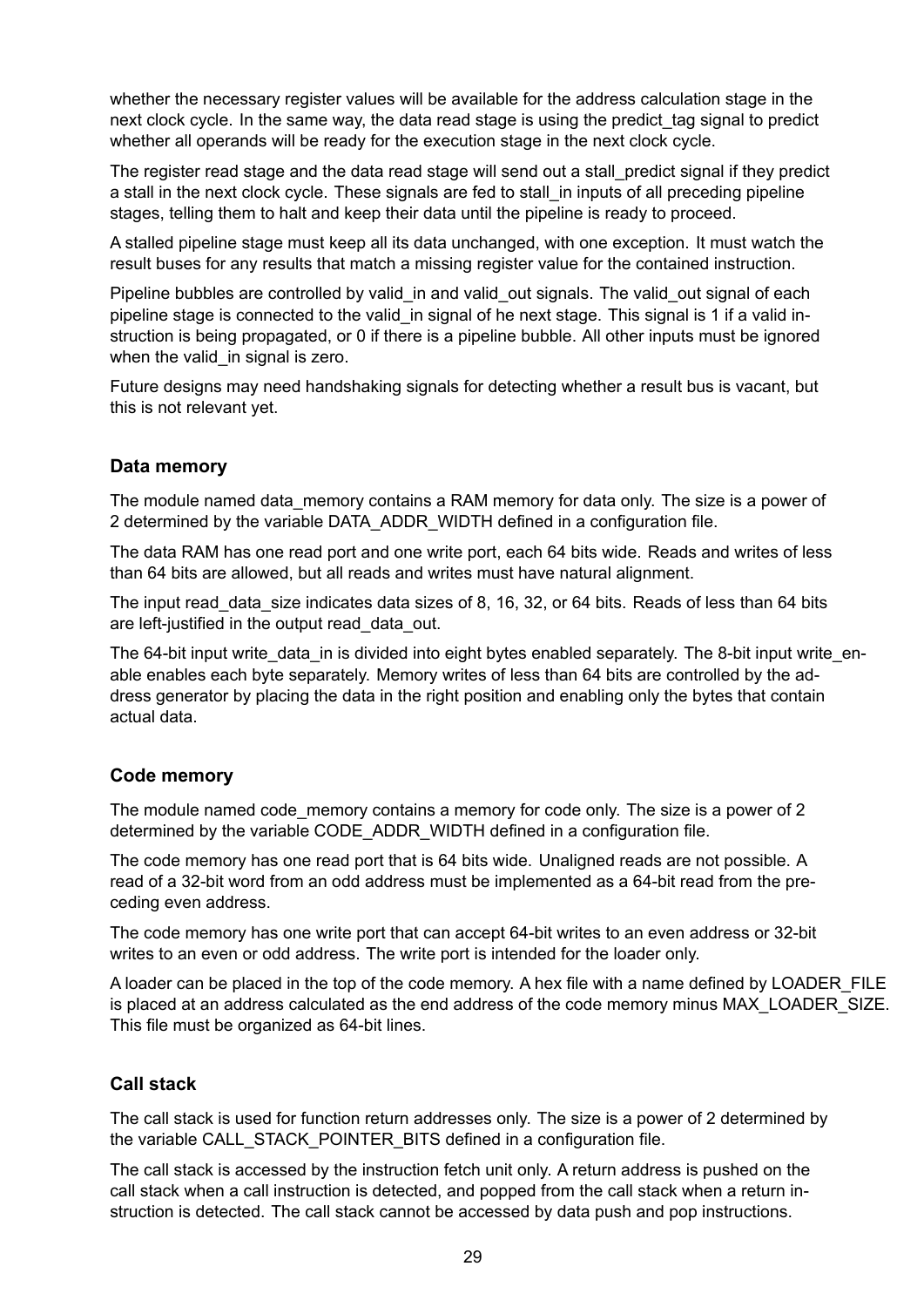Return addresses are communicated via the push\_data input and the pop\_data output. The value of pop data is prefetched in advance so that it can be accessed immediately by the fetch unit. The value of pop data is valid one clock cycle after a push or pop operation. Therefore, there must be a one clock cycle delay between a call or return and the next return. This is not a problem in the current design because the fetch unit has a delay of at least one clock cycle after any call or return anyway.

#### <span id="page-30-0"></span>**Debug displays**

There are two debug displays as explained in chapter [7.](#page-11-0) A LED display on the FPGA board, and an optional LCD display on an add-on board.

The LED display is controlled by a Verilog header file, debugger.vh. This file is included in the top module so that it has direct access to all global signals. Local signals inside a module are accessed through debug outputs from the module in questions. You may modify the file debugger.vh to get access to a particular signal. debugger.vh includes an instance of a 7-segment display driver seg7.sv. The debugger writes an error code in the 7-segment LED display instead of the selected debug information in case of a runtime error.

The external LCD display is driven by the module debug display. It includes an instance of an LCD driver named lcd. The LCD driver contains a state machine that writes to the LCD displays, sending 4 bits at a time.

The debug display module writes information about the contents of each pipeline stage to the LCD displays. The debug display module has only access to the outputs of each module. Source operand values in the execute stage are reconstructed inside the debug\_display module rather than transferred from the execute modules. The translation of operation codes to opx, that occurs in the data read stage, is mirrored inside the debug\_display module for the display of pipeline stages prior to the data read stage. This allows the debug display to write the names of instructions in all pipeline stages.

The debug display module has internal registers on most signals to avoid timing problems and to diminish restrictions on signal routing. It is no problem that the data are delayed a few clock cycles because the LCD display is only useful during single-stepping.

#### <span id="page-30-1"></span>**Top module**

The top module is instantiating the pipeline stages and other modules and making the connections between them.

Input and output connections to external devices are defined by the top module.

#### <span id="page-30-2"></span>**Byte based and word based addresses**

Read and write address signals for the data memory are absolute addresses with byte granularity. Address signals for the code memory have word granularity (4 bytes) and are relative to the start of the code memory. The same applies to the instruction pointer.

Translation from word addresses to byte addresses occurs in the address generator when calculating an address relative to IP. Translation from byte addresses to word addresses occurs in the ALU when executing an indirect jump, and in the code memory module when writing to the code memory (only the loader should write to code memory).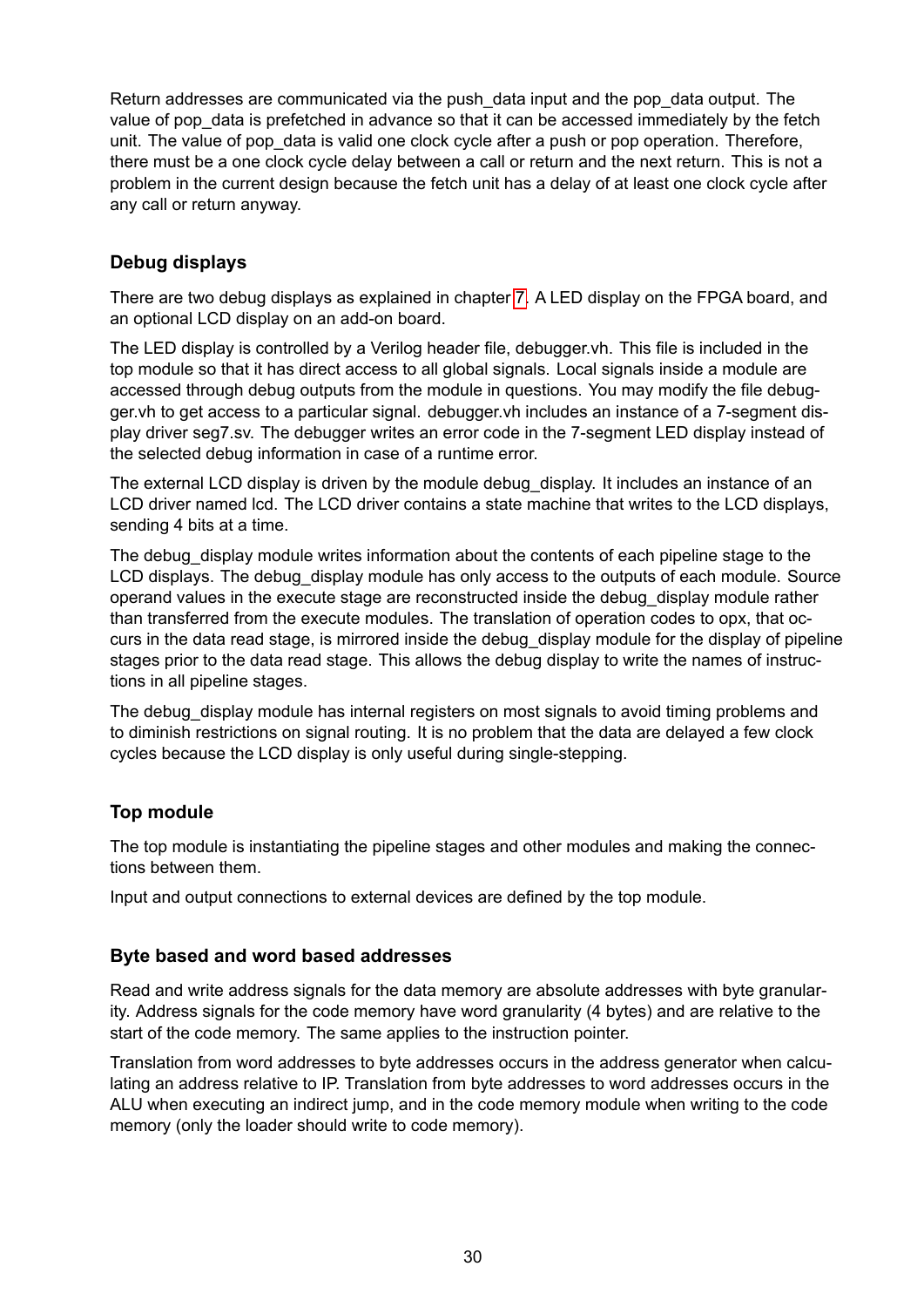### <span id="page-31-0"></span>**11.5 Loader**

The loader is a piece of software written in ForwardCom assembly language. The loader can load an executable program (.ex file) into the program memory and data memory. The source code for the loader is in the file loader.as.

The loader is placed at the end of code memory. The start address of the loader is calculated as the size of the code memory minus MAX\_LOADER\_SIZE. This address is hard-coded into the softcore. The CPU will jump to this address at start and when the load button is pressed.

Debugging the loader is easier when MAX\_LOADER\_SIZE is a multiple of 0x100 so that the last two digits of addresses on the debug display match addresses in the loader assembly listing.

A loaded program can be re-started by jumping to the RESTART code, which is placed at the loader start address plus 1.

The loader works as follows. The user uploads the desired program as an executable file (.ex file). The loader starts reading the .ex file through the RS232 serial interface. The first part of the .ex file contains a file header and program headers, according to the official ForwardCom definition in the file elf forwardcom.h. These headers are read into the beginning of data RAM and analyzed to find code sections, const data sections, and data sections. The raw data of these sections are then read and placed in code memory and data memory. The program memory starts at an address immediately following the end of data memory. Program code sections are placed in code memory. Constant (read-only) IP-based data sections are placed at the end of data RAM so that they can be addressed relative to the instruction pointer, IP.

Data sections with read/write access are read into the first vacant data RAM address and later moved down to address zero when the loader has finished using the program headers. The rest of data RAM is then cleared to zero.

The data stack pointer (r31) is set to the top of vacant data RAM, which is the beginning of const data. The program start address, DATAP, and THREADP are set to the addresses defined in the file header. These addresses are not stored in data RAM, but inserted in the RESTART code so that all data RAM is available to the running program. When the loader has finished loading all sections, it jumps to the RESTART code. The RESTART code sets the stack pointer, DATAP, and THREADP, clears all other registers, and jumps to the program start address.

The loader works with both the 32-bit version and the 64-bit version of the softcore.

The loader assumes that the .ex file is fully position-independent. It is not able to relocate code containing absolute addresses.

### <span id="page-31-1"></span>**11.6 Resource use**

This section discusses how different aspects of the softcore design affects the use of hardware resources.

The use of LUTs (lookup tables) and registers (flip flops) in the 32-bit and 64-bit configurations are listed in table [11.1.](#page-32-1)

The data memory is using a disproportionate amount of FPGA slices because it is implemented as distributed RAM. I have problems making it use block RAM instead.

The propagation of source operand values through the pipeline is using 32 or 64 bits per operand in each pipeline stage. If a pipeline stage is stalled, then it needs to keep the old instruction on its output until the next stage is ready to receive it. At the same time, it needs to catch operand values from the result buses for the pending next instruction. This doubles the required number of registers. If we allow three source operands and a mask of 64 bits each, then we need 4\*64\*2 = 512 flip flops just for catching and propagating data in each pipeline stage. This number of flip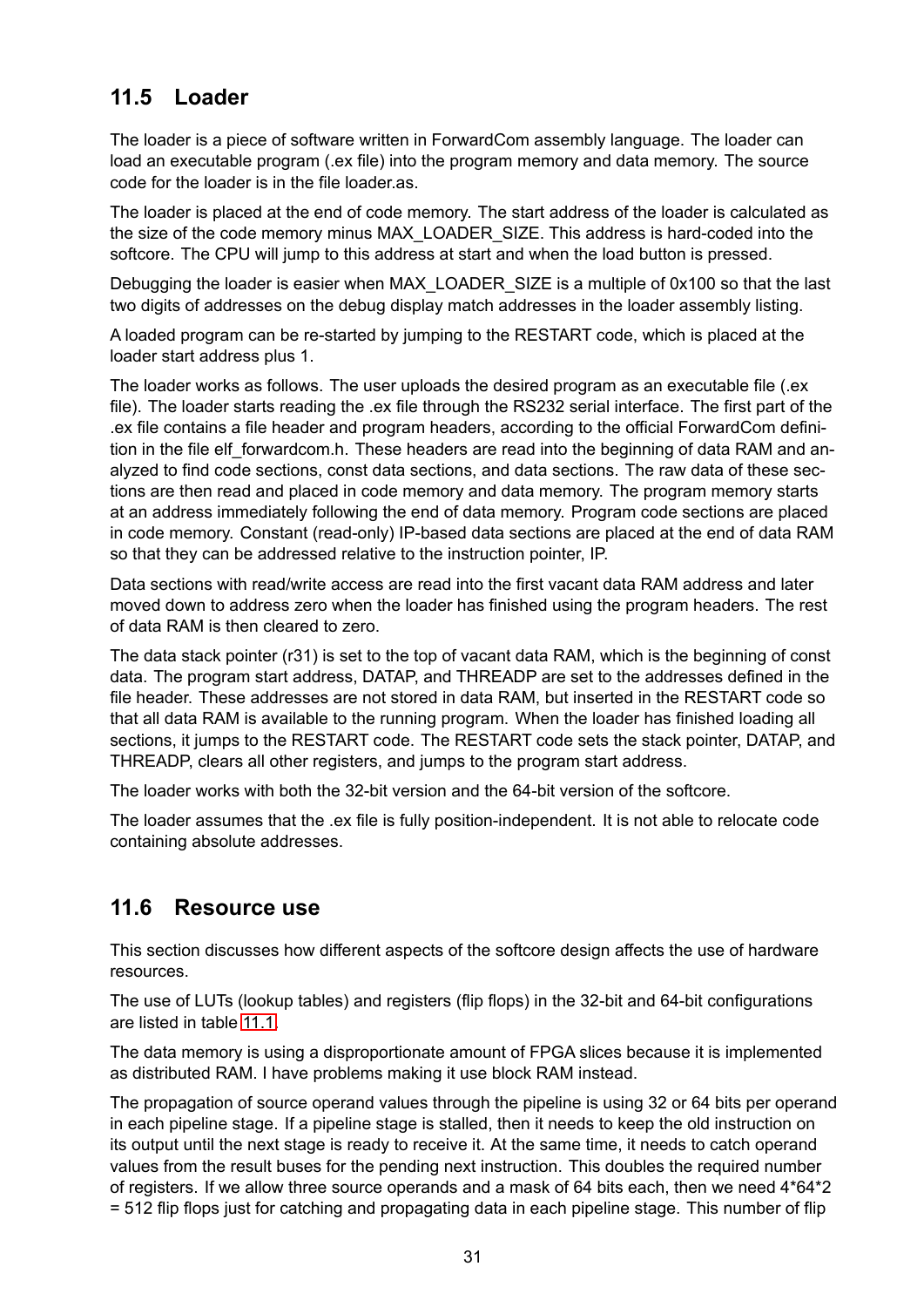<span id="page-32-1"></span>

| <b>Module</b>        | <b>Slice registers</b> |                                 | <b>Slice LUTs</b> |                                 |
|----------------------|------------------------|---------------------------------|-------------------|---------------------------------|
|                      |                        | 32-bit version   64-bit version |                   | 32-bit version   64-bit version |
| Fetch                | 351                    | 350                             | 1309              | 1286                            |
| Decode               | 175                    | 188                             | 400               | 465                             |
| Register read        | 1635                   | 3010                            | 3296              | 4711                            |
| Address generator    | 558                    | 785                             | 697               | 1550                            |
| Data read            | 356                    | 561                             | 2994              | 5267                            |
| <b>Execute ALU</b>   | 80                     | 112                             | 680               | 2437                            |
| Execute in/out, uart | 703                    | 1213                            | 501               | 361                             |
| Execute mul/div      |                        |                                 |                   |                                 |
| Code memory          | 15                     | 15                              | 103               | 115                             |
| Data memory          | 3                      | 3                               | 99                | 98                              |
| Call stack           | 29                     | 29                              | 442               | 445                             |
| Debug display        | 485                    | 485                             | 747               | 752                             |
| Total                | 4639                   | 7032                            | 12026             | 17873                           |

Table 11.1: Resource use of softcore

flops is not a problem for an FPGA with 100,000 cells or more, but the associated logic and routing is actually consuming a significant amount of resources. We may reduce the resource use for smaller applications by reducing the register size to 32 bits. The mask register may even be reduced to 16 bits.

The result buses are also consuming a significant amount of resources because each pipeline stage must monitor all result busses and compare the result tags with all four source operands (including mask register). This is particularly critical in the execution stage where timing is critical. Therefore, we may let multiple execution units share the same result bus and use handshaking logic to check when a result bus is vacant.

The timing problems that we encounter are often dominated by routing delays rather than logic delays. It is necessary to take this into account and limit the number of cross connections between modules.

An important feature that distinguishes ForwardCom from other ISAs is that each instruction can have many different variants. This feature is actually fairly cheap in terms of hardware resources. There are many different instruction formats, and it takes many lines of verilog code to decode these formats, but the resulting hardware is actually a fairly trivial combinational logic with a limited number of inputs and outputs. It requires only a few bits to tell where an operand is or what a register is used for - in contrast to the many bits used for handling and propagating up to three or four operands of 64 bits each. The timing of the decoding process is not critical at all because the logic to handle all aspects of the decoding process can be divided over several pipeline stages. Likewise, we have several pipeline stages to handle the decoding and unpacking of immediate constants and option bits, and it is not important which pipeline stage we place this code in.

The fact that ForwardCom has instructions that combine memory read with arithmetic or logic instructions comes at a significant price, though, because it makes the pipeline longer.

### <span id="page-32-0"></span>**11.7 Future development**

This section discusses some prospective future extensions to the ForwardCom softcore.

Multiplication and division instructions need to have a latency of more than one clock cycle. The mul div module is prepared for this purpose but not implemented yet. These instructions will use result bus 2.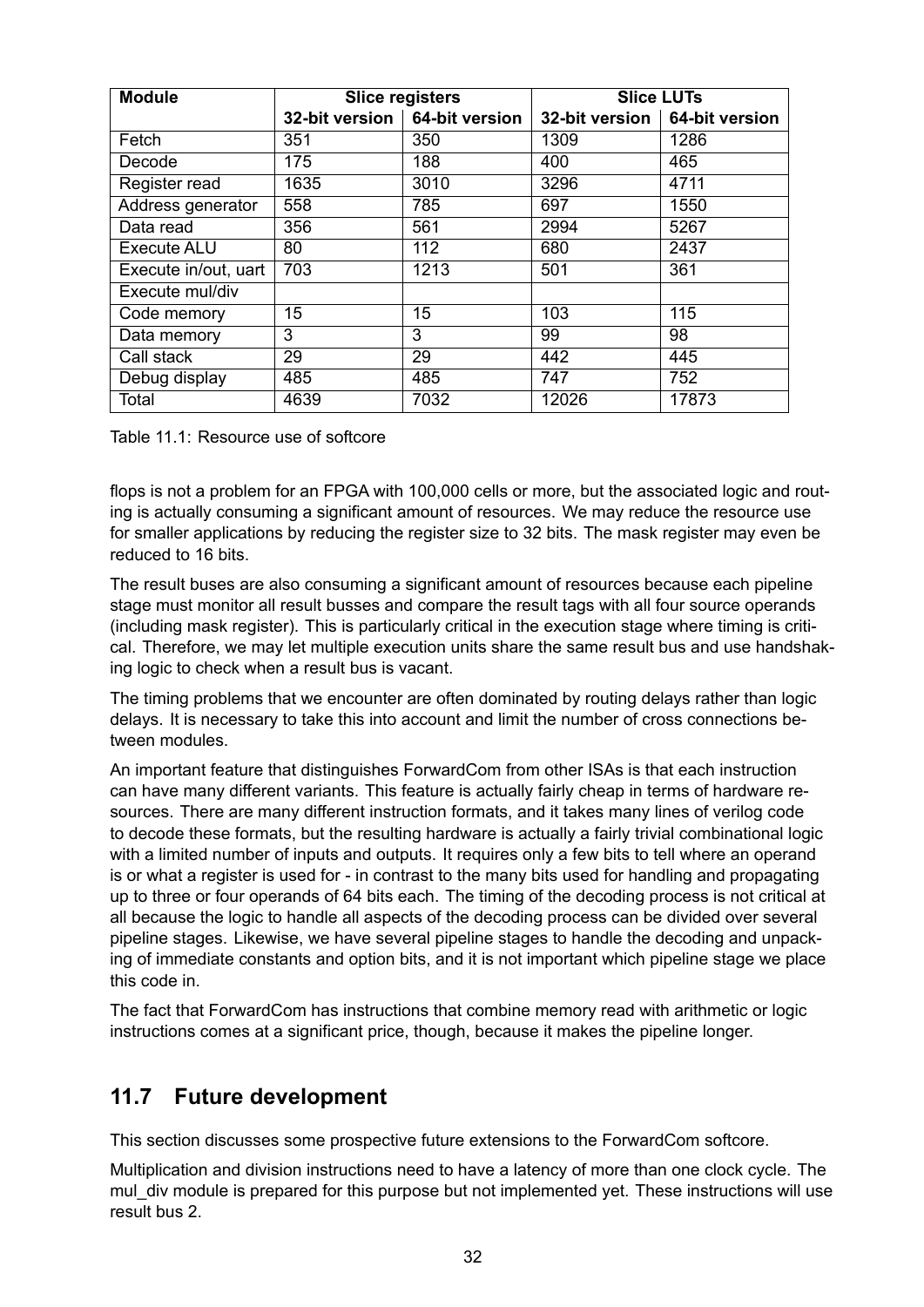Push and pop instructions will be split into multiple micro-operations in the decode stage. It will be possible to push or pop multiple registers by a single instruction.

Vector instructions will be implemented with a separate pipeline for each 64-bit vector lane. Each lane will have its own register file holding a 64-bit slice of each vector register. Designs with small vectors may have direct access to a common data RAM. Designs with long vectors may have one data cache or RAM for each vector lane. Memory access will be fast when aligned by the maximum vector length but slower when not aligned because it requires a very big barrel shifter to exchange data between lanes. The vector pipeline probably needs an extra stage for data alignment.

A superscalar softcore will be able to fetch and decode at least two instructions per clock cycle. There may be two pipelines for non-vector instructions: One for instructions with memory operands, and a shorter pipeline for instructions without memory operands. There will probably be only one pipeline for vector instructions. It will be possible to execute two instructions per clock cycle if they can go to two different pipelines. The short pipeline for instructions without memory operands will make jump delays shorter. The instructions will be executed in order within each pipeline.

### <span id="page-33-0"></span>**11.8 Performance metrics**

The maximum clock frequency varies from 50 to 70 MHz depending on register size, memory sizes, and other configuration details. The current settings are 67.5 MHz for the 32-bit register version and 58 MHz for the 64-bit register version of the softcore. The maximum clock frequency can be increased by a few MHz when the memory sizes are reduced or some instructions removed from the ALU. The bitscan instruction, in particular, is critical.

The maximum throughput is one instruction per clock cycle. The latency is one clock cycle for most instructions.

Unconditional direct jumps, calls, and returns have a latency of 2 clock cycles.

Conditional jumps have a latency of 7 clocks when taken and 6 clocks when not taken. Indirect and multiway jumps and calls have a latency of 7 clocks.

Memory reads have a delay of 2 clocks after the modification of a pointer or index register that is needed in the address calculation. There is no delay for memory reads if address registers are not modified in the preceding two instructions.

Memory writes have a delay similar to memory reads if address registers are modified within the preceding two instructions. The same delay applies if the register holding the value to write is modified within the preceding two instructions.

### <span id="page-33-1"></span>**11.9 Portability**

The hardware code written in SystemVerilog avoids device-specific code. It should be possible to port this to other FPGA models, other FPGA brands, or even to an ASIC.

The clock generator is auto-generated by the Vivado clock vizard. It needs to be adjusted or redesigned for other FPGAs.

The 7-segment display on the Nexys A7 FPGA board is used for debugging and error messaging. Other FPGA boards may have other kinds of display.

The constraints files contain device-specific information about pin connections etc. The connections to external devices need to be redesigned for other FPGAs.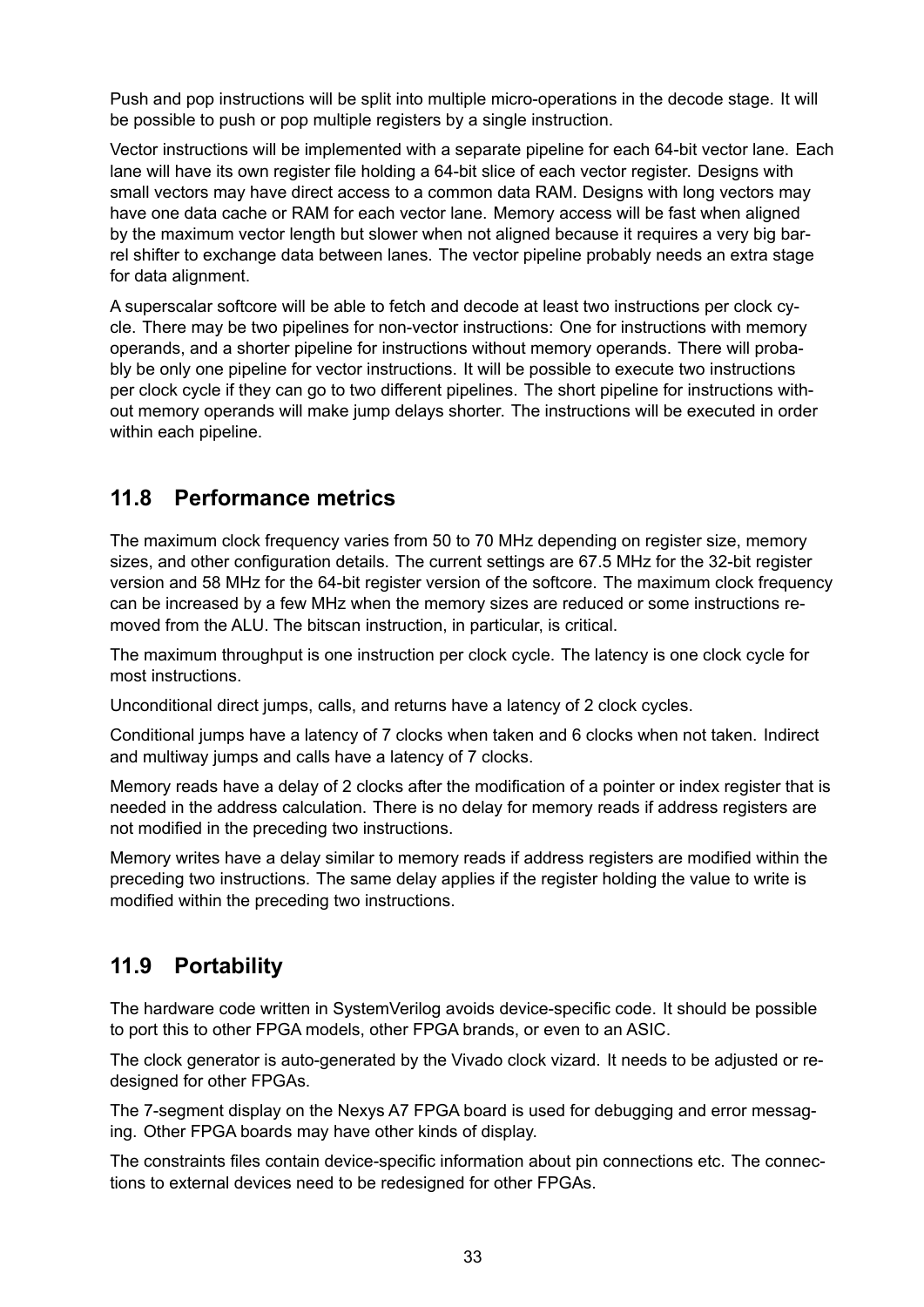# <span id="page-34-0"></span>**Revision history**

**Version 1.00, 2021-08-07**

• First published ForwardCom softcore. Integer only. No vectors.